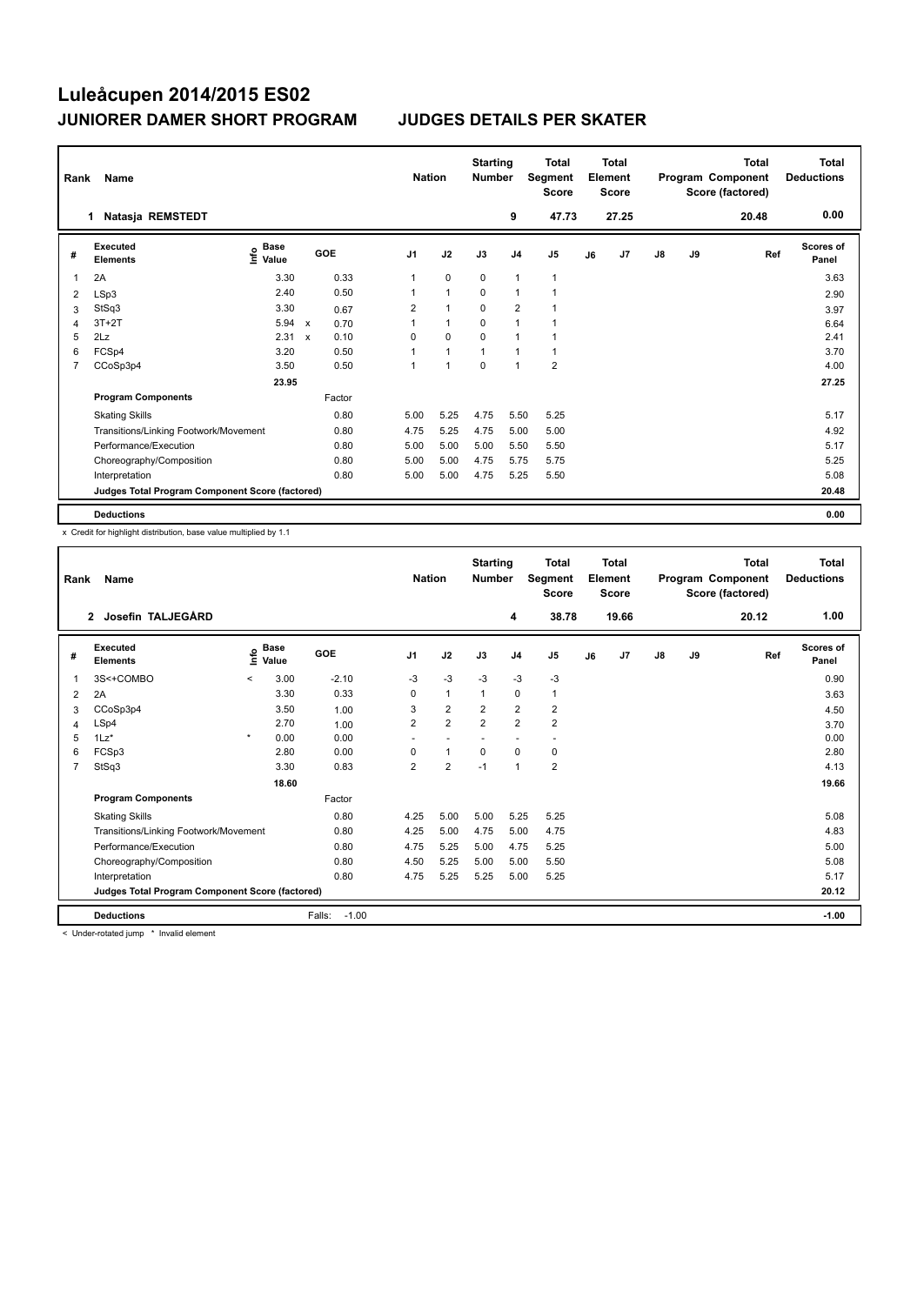| Rank | Name                                            |   |                           |                   | <b>Nation</b>  |                | <b>Starting</b><br><b>Number</b> |                          | <b>Total</b><br>Segment<br><b>Score</b> |    | <b>Total</b><br>Element<br><b>Score</b> |               |    | <b>Total</b><br>Program Component<br>Score (factored) | <b>Total</b><br><b>Deductions</b> |
|------|-------------------------------------------------|---|---------------------------|-------------------|----------------|----------------|----------------------------------|--------------------------|-----------------------------------------|----|-----------------------------------------|---------------|----|-------------------------------------------------------|-----------------------------------|
|      | <b>Victoria ENGLUND</b><br>3                    |   |                           |                   |                |                |                                  | 16                       | 35.19                                   |    | 19.53                                   |               |    | 16.66                                                 | 1.00                              |
| #    | Executed<br><b>Elements</b>                     |   | Base<br>e Base<br>⊆ Value | GOE               | J <sub>1</sub> | J2             | J3                               | J <sub>4</sub>           | J <sub>5</sub>                          | J6 | J <sub>7</sub>                          | $\mathsf{J}8$ | J9 | Ref                                                   | <b>Scores of</b><br>Panel         |
| 1    | 3T+COMBO                                        |   | 4.10                      | $-2.10$           | $-3$           | $-3$           | $-3$                             | $-3$                     | $-3$                                    |    |                                         |               |    |                                                       | 2.00                              |
| 2    | 2Lze                                            | e | 1.50                      | $-0.30$           | $-1$           | $-1$           | $-2$                             | 3                        | $-1$                                    |    |                                         |               |    |                                                       | 1.20                              |
| 3    | 2A                                              |   | 3.30                      | 0.50              | 1              | $\overline{1}$ | $\mathbf{1}$                     | $\mathbf{1}$             | $\mathbf{1}$                            |    |                                         |               |    |                                                       | 3.80                              |
| 4    | FCSp2                                           |   | 2.30                      | $-0.10$           | 0              | $-1$           | $-1$                             | $\mathbf 0$              | 0                                       |    |                                         |               |    |                                                       | 2.20                              |
| 5    | CCoSp3p3                                        |   | 3.00                      | 0.33              | 1              | $\mathbf 0$    | $\mathbf 0$                      | $\mathbf{1}$             | $\mathbf{1}$                            |    |                                         |               |    |                                                       | 3.33                              |
| 6    | StSq3                                           |   | 3.30                      | 0.33              | 0              | $\mathbf{1}$   | $\Omega$                         | $\overline{1}$           | 1                                       |    |                                         |               |    |                                                       | 3.63                              |
| 7    | LSp4                                            |   | 2.70                      | 0.67              | 1              | $\overline{2}$ | $\overline{1}$                   | $\overline{\phantom{a}}$ | $\overline{2}$                          |    |                                         |               |    |                                                       | 3.37                              |
|      |                                                 |   | 20.20                     |                   |                |                |                                  |                          |                                         |    |                                         |               |    |                                                       | 19.53                             |
|      | <b>Program Components</b>                       |   |                           | Factor            |                |                |                                  |                          |                                         |    |                                         |               |    |                                                       |                                   |
|      | <b>Skating Skills</b>                           |   |                           | 0.80              | 3.75           | 4.00           | 3.75                             | 5.00                     | 4.75                                    |    |                                         |               |    |                                                       | 4.17                              |
|      | Transitions/Linking Footwork/Movement           |   |                           | 0.80              | 3.50           | 4.00           | 4.00                             | 4.50                     | 4.25                                    |    |                                         |               |    |                                                       | 4.08                              |
|      | Performance/Execution                           |   |                           | 0.80              | 3.75           | 3.75           | 4.25                             | 5.25                     | 4.50                                    |    |                                         |               |    |                                                       | 4.17                              |
|      | Choreography/Composition                        |   |                           | 0.80              | 3.75           | 4.25           | 4.00                             | 5.00                     | 4.75                                    |    |                                         |               |    |                                                       | 4.33                              |
|      | Interpretation                                  |   |                           | 0.80              | 3.50           | 3.75           | 4.25                             | 4.75                     | 4.25                                    |    |                                         |               |    |                                                       | 4.08                              |
|      | Judges Total Program Component Score (factored) |   |                           |                   |                |                |                                  |                          |                                         |    |                                         |               |    |                                                       | 16.66                             |
|      | <b>Deductions</b>                               |   |                           | $-1.00$<br>Falls: |                |                |                                  |                          |                                         |    |                                         |               |    |                                                       | $-1.00$                           |

e Wrong edge

| Rank           | Name                                            |                                  |       |              |         | <b>Nation</b>  |                | <b>Starting</b><br><b>Number</b> |                | <b>Total</b><br>Segment<br><b>Score</b> |    | <b>Total</b><br>Element<br><b>Score</b> |               |    | <b>Total</b><br>Program Component<br>Score (factored) | Total<br><b>Deductions</b> |
|----------------|-------------------------------------------------|----------------------------------|-------|--------------|---------|----------------|----------------|----------------------------------|----------------|-----------------------------------------|----|-----------------------------------------|---------------|----|-------------------------------------------------------|----------------------------|
|                | <b>Olivia JENGARD</b><br>4                      |                                  |       |              |         |                |                |                                  | 22             | 35.08                                   |    | 18.54                                   |               |    | 16.54                                                 | 0.00                       |
| #              | <b>Executed</b><br><b>Elements</b>              | <b>Base</b><br>e Base<br>⊆ Value |       | GOE          |         | J <sub>1</sub> | J2             | J3                               | J <sub>4</sub> | J <sub>5</sub>                          | J6 | J <sub>7</sub>                          | $\mathsf{J}8$ | J9 | Ref                                                   | <b>Scores of</b><br>Panel  |
|                | 2A                                              |                                  | 3.30  |              | 0.00    | $\mathbf 0$    | $\mathbf 0$    | 0                                | $-1$           | $\mathbf 0$                             |    |                                         |               |    |                                                       | 3.30                       |
| 2              | 3S<+COMBO                                       | $\prec$                          | 3.00  |              | $-2.10$ | $-3$           | $-3$           | -3                               | $-2$           | $-3$                                    |    |                                         |               |    |                                                       | 0.90                       |
| 3              | FCSp1                                           |                                  | 1.90  |              | 0.00    | $\mathbf 0$    | $-1$           | 0                                | 0              | 0                                       |    |                                         |               |    |                                                       | 1.90                       |
| 4              | 2Lz                                             |                                  | 2.31  | $\mathsf{x}$ | 0.20    | 1              | $\mathbf{1}$   | $\Omega$                         | $\Omega$       | $\mathbf{1}$                            |    |                                         |               |    |                                                       | 2.51                       |
| 5              | CCoSp3p4                                        |                                  | 3.50  |              | $-0.10$ | 0              | $-1$           | 0                                | $\Omega$       | $-1$                                    |    |                                         |               |    |                                                       | 3.40                       |
| 6              | StSq3                                           |                                  | 3.30  |              | 0.33    | $\Omega$       | $\overline{1}$ | $\Omega$                         |                | $\mathbf{1}$                            |    |                                         |               |    |                                                       | 3.63                       |
| $\overline{7}$ | LSp3                                            |                                  | 2.40  |              | 0.50    | 1              | 1              | 1                                | 1              | 1                                       |    |                                         |               |    |                                                       | 2.90                       |
|                |                                                 |                                  | 19.71 |              |         |                |                |                                  |                |                                         |    |                                         |               |    |                                                       | 18.54                      |
|                | <b>Program Components</b>                       |                                  |       |              | Factor  |                |                |                                  |                |                                         |    |                                         |               |    |                                                       |                            |
|                | <b>Skating Skills</b>                           |                                  |       |              | 0.80    | 3.75           | 4.50           | 3.25                             | 4.75           | 4.75                                    |    |                                         |               |    |                                                       | 4.33                       |
|                | Transitions/Linking Footwork/Movement           |                                  |       |              | 0.80    | 3.50           | 4.25           | 3.50                             | 4.00           | 4.25                                    |    |                                         |               |    |                                                       | 3.92                       |
|                | Performance/Execution                           |                                  |       |              | 0.80    | 3.50           | 4.50           | 3.75                             | 4.75           | 4.50                                    |    |                                         |               |    |                                                       | 4.25                       |
|                | Choreography/Composition                        |                                  |       |              | 0.80    | 3.50           | 4.25           | 3.50                             | 4.75           | 4.75                                    |    |                                         |               |    |                                                       | 4.17                       |
|                | Interpretation                                  |                                  |       |              | 0.80    | 3.25           | 4.00           | 3.50                             | 4.50           | 4.50                                    |    |                                         |               |    |                                                       | 4.00                       |
|                | Judges Total Program Component Score (factored) |                                  |       |              |         |                |                |                                  |                |                                         |    |                                         |               |    |                                                       | 16.54                      |
|                | <b>Deductions</b>                               |                                  |       |              |         |                |                |                                  |                |                                         |    |                                         |               |    |                                                       | 0.00                       |

< Under-rotated jump x Credit for highlight distribution, base value multiplied by 1.1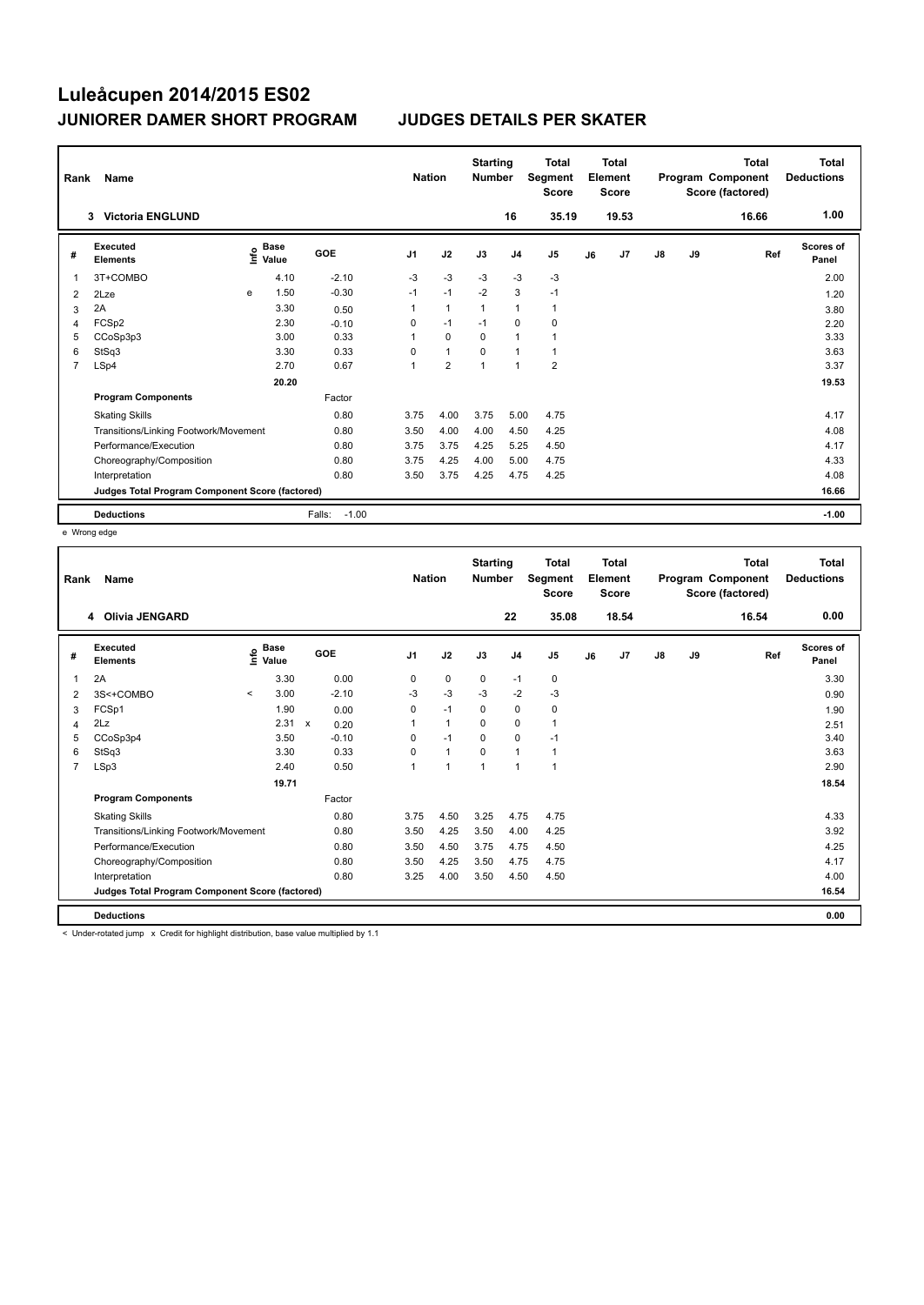| Rank           | Name                                            |    |                                             |              |         |                | <b>Nation</b> |                | <b>Starting</b><br><b>Number</b> |                | <b>Total</b><br>Segment<br><b>Score</b> |    | <b>Total</b><br>Element<br><b>Score</b> |               |    | <b>Total</b><br>Program Component<br>Score (factored) | Total<br><b>Deductions</b> |
|----------------|-------------------------------------------------|----|---------------------------------------------|--------------|---------|----------------|---------------|----------------|----------------------------------|----------------|-----------------------------------------|----|-----------------------------------------|---------------|----|-------------------------------------------------------|----------------------------|
|                | 5 Lydia BRUHN                                   |    |                                             |              |         |                |               |                |                                  | 5              | 32.85                                   |    | 16.29                                   |               |    | 16.56                                                 | 0.00                       |
| #              | Executed<br><b>Elements</b>                     |    | <b>Base</b><br>e <sup>Base</sup><br>⊆ Value |              | GOE     | J <sub>1</sub> |               | J2             | J3                               | J <sub>4</sub> | J <sub>5</sub>                          | J6 | J7                                      | $\mathsf{J}8$ | J9 | Ref                                                   | <b>Scores of</b><br>Panel  |
| 1              | 2A                                              |    | 3.30                                        |              | 0.17    | 0              |               | 0              | 0                                | $\mathbf{1}$   | 2                                       |    |                                         |               |    |                                                       | 3.47                       |
| 2              | 3S<<+COMBO                                      | << | 1.30                                        |              | $-0.60$ | -3             |               | $-3$           | $-3$                             | $-3$           | $-3$                                    |    |                                         |               |    |                                                       | 0.70                       |
| 3              | FCSp1                                           |    | 1.90                                        |              | $-0.20$ | 0              |               | $-1$           | $-2$                             | $-1$           | 0                                       |    |                                         |               |    |                                                       | 1.70                       |
| 4              | LSp2                                            |    | 1.90                                        |              | 0.17    | 0              |               | $\mathbf{1}$   | 0                                | 0              | 1                                       |    |                                         |               |    |                                                       | 2.07                       |
| 5              | 2Lze                                            | e  | 1.65                                        | $\mathsf{x}$ | $-0.60$ | $-2$           |               | $-2$           | $-3$                             | $-2$           | $-1$                                    |    |                                         |               |    |                                                       | 1.05                       |
| 6              | StSq3                                           |    | 3.30                                        |              | 0.50    |                |               | $\overline{1}$ | $\mathbf{1}$                     | $\mathbf{1}$   | $\mathbf{1}$                            |    |                                         |               |    |                                                       | 3.80                       |
| $\overline{7}$ | CCoSp3p3                                        |    | 3.00                                        |              | 0.50    | 1              |               | $\overline{1}$ | $\mathbf 0$                      | $\overline{1}$ | $\mathbf{1}$                            |    |                                         |               |    |                                                       | 3.50                       |
|                |                                                 |    | 16.35                                       |              |         |                |               |                |                                  |                |                                         |    |                                         |               |    |                                                       | 16.29                      |
|                | <b>Program Components</b>                       |    |                                             |              | Factor  |                |               |                |                                  |                |                                         |    |                                         |               |    |                                                       |                            |
|                | <b>Skating Skills</b>                           |    |                                             |              | 0.80    | 4.00           |               | 4.50           | 3.75                             | 4.25           | 4.50                                    |    |                                         |               |    |                                                       | 4.25                       |
|                | Transitions/Linking Footwork/Movement           |    |                                             |              | 0.80    | 3.75           |               | 4.50           | 3.75                             | 3.75           | 4.25                                    |    |                                         |               |    |                                                       | 3.92                       |
|                | Performance/Execution                           |    |                                             |              | 0.80    | 3.50           |               | 4.75           | 4.00                             | 4.00           | 4.50                                    |    |                                         |               |    |                                                       | 4.17                       |
|                | Choreography/Composition                        |    |                                             |              | 0.80    | 3.50           |               | 4.00           | 4.00                             | 4.50           | 4.75                                    |    |                                         |               |    |                                                       | 4.17                       |
|                | Interpretation                                  |    |                                             |              | 0.80    |                | 3.75          | 4.25           | 4.00                             | 4.50           | 4.25                                    |    |                                         |               |    |                                                       | 4.17                       |
|                | Judges Total Program Component Score (factored) |    |                                             |              |         |                |               |                |                                  |                |                                         |    |                                         |               |    |                                                       | 16.56                      |
|                | <b>Deductions</b>                               |    |                                             |              |         |                |               |                |                                  |                |                                         |    |                                         |               |    |                                                       | 0.00                       |

<< Downgraded jump x Credit for highlight distribution, base value multiplied by 1.1 e Wrong edge

| Rank           | Name                                            |              |                      |              |         |          | <b>Nation</b> | <b>Starting</b><br><b>Number</b> |                | <b>Total</b><br>Segment<br><b>Score</b> |    | <b>Total</b><br>Element<br><b>Score</b> |               |    | <b>Total</b><br>Program Component<br>Score (factored) | <b>Total</b><br><b>Deductions</b> |
|----------------|-------------------------------------------------|--------------|----------------------|--------------|---------|----------|---------------|----------------------------------|----------------|-----------------------------------------|----|-----------------------------------------|---------------|----|-------------------------------------------------------|-----------------------------------|
|                | Matilda LÖFGREN<br>6                            |              |                      |              |         |          |               |                                  | 3              | 32.67                                   |    | 16.87                                   |               |    | 15.80                                                 | 0.00                              |
| #              | Executed<br><b>Elements</b>                     | ۴ô           | <b>Base</b><br>Value |              | GOE     | J1       | J2            | J3                               | J <sub>4</sub> | J5                                      | J6 | J <sub>7</sub>                          | $\mathsf{J}8$ | J9 | Ref                                                   | <b>Scores of</b><br>Panel         |
| 1              | $3S < +2T$                                      | <<           | 2.60                 |              | $-0.47$ | $-2$     | $-2$          | $-3$                             | $-3$           | $-2$                                    |    |                                         |               |    |                                                       | 2.13                              |
| 2              | 2A<                                             | $\checkmark$ | 2.30                 |              | $-1.50$ | $-3$     | $-3$          | $-3$                             | $-2$           | $-3$                                    |    |                                         |               |    |                                                       | 0.80                              |
| 3              | CCoSp3p4                                        |              | 3.50                 |              | 0.50    |          | $\mathbf{1}$  | $\mathbf 0$                      | $\mathbf{1}$   | $\overline{\mathbf{c}}$                 |    |                                         |               |    |                                                       | 4.00                              |
| 4              | StSq2                                           |              | 2.60                 |              | 0.50    |          | $\mathbf 0$   | 1                                | $\mathbf{1}$   | 1                                       |    |                                         |               |    |                                                       | 3.10                              |
| 5              | 2Lz                                             |              | 2.31                 | $\mathsf{x}$ | $-0.30$ | $-1$     | $-1$          | $-1$                             | $-1$           | $-1$                                    |    |                                         |               |    |                                                       | 2.01                              |
| 6              | FCSp2                                           |              | 2.30                 |              | 0.33    | $\Omega$ | $\mathbf{1}$  | $\Omega$                         | $\mathbf{1}$   | 1                                       |    |                                         |               |    |                                                       | 2.63                              |
| $\overline{7}$ | LSp3                                            |              | 2.40                 |              | $-0.20$ | $-1$     | $-1$          | $-1$                             | $\Omega$       | 0                                       |    |                                         |               |    |                                                       | 2.20                              |
|                |                                                 |              | 18.01                |              |         |          |               |                                  |                |                                         |    |                                         |               |    |                                                       | 16.87                             |
|                | <b>Program Components</b>                       |              |                      |              | Factor  |          |               |                                  |                |                                         |    |                                         |               |    |                                                       |                                   |
|                | <b>Skating Skills</b>                           |              |                      |              | 0.80    | 4.00     | 3.75          | 3.75                             | 4.25           | 4.25                                    |    |                                         |               |    |                                                       | 4.00                              |
|                | Transitions/Linking Footwork/Movement           |              |                      |              | 0.80    | 3.75     | 3.50          | 3.50                             | 4.00           | 4.25                                    |    |                                         |               |    |                                                       | 3.75                              |
|                | Performance/Execution                           |              |                      |              | 0.80    | 4.00     | 3.75          | 4.00                             | 4.50           | 4.50                                    |    |                                         |               |    |                                                       | 4.17                              |
|                | Choreography/Composition                        |              |                      |              | 0.80    | 3.75     | 3.25          | 3.50                             | 4.75           | 4.75                                    |    |                                         |               |    |                                                       | 4.00                              |
|                | Interpretation                                  |              |                      |              | 0.80    | 3.75     | 3.50          | 3.75                             | 4.00           | 4.25                                    |    |                                         |               |    |                                                       | 3.83                              |
|                | Judges Total Program Component Score (factored) |              |                      |              |         |          |               |                                  |                |                                         |    |                                         |               |    |                                                       | 15.80                             |
|                | <b>Deductions</b>                               |              |                      |              |         |          |               |                                  |                |                                         |    |                                         |               |    |                                                       | 0.00                              |

< Under-rotated jump << Downgraded jump x Credit for highlight distribution, base value multiplied by 1.1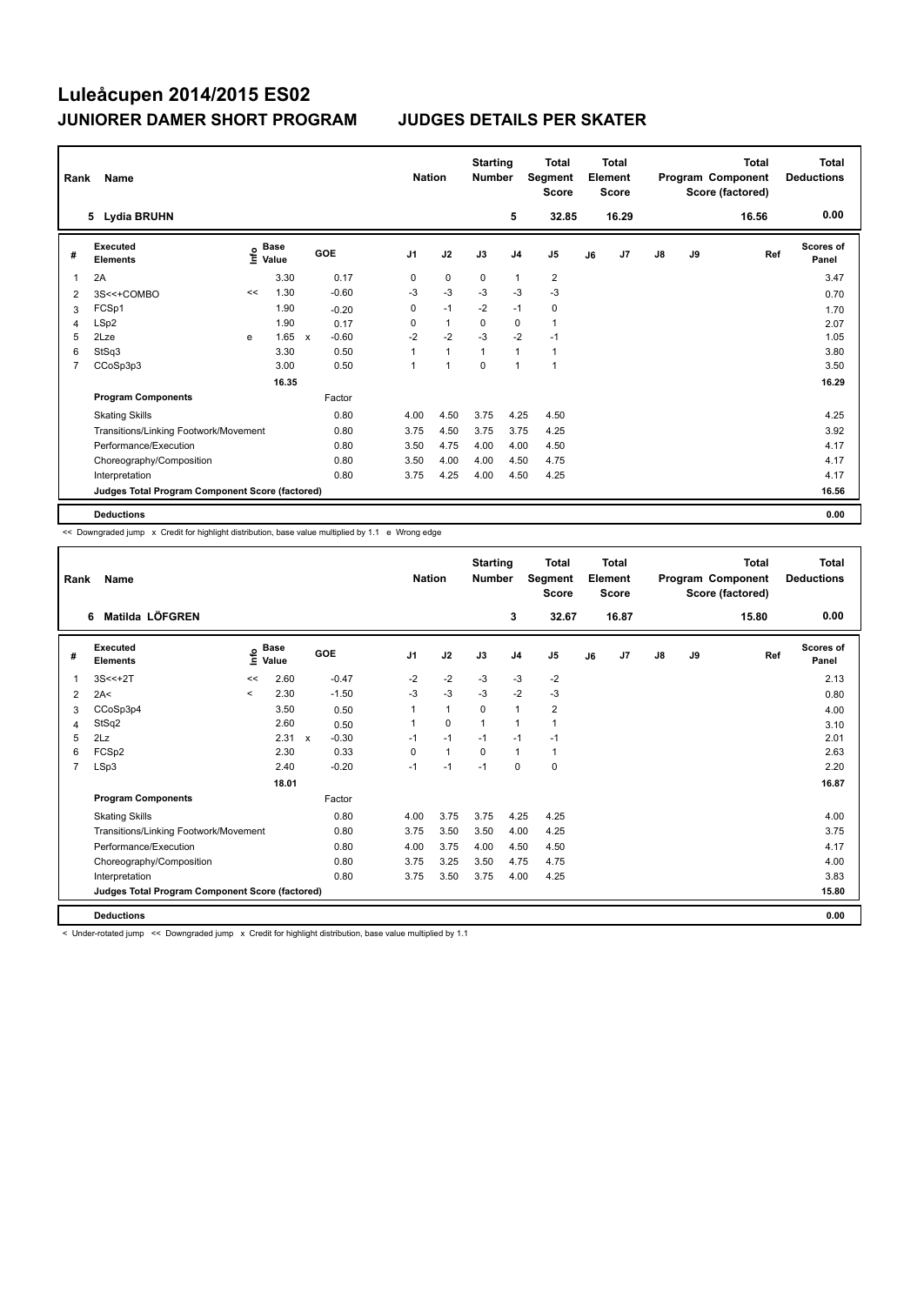| Rank           | Name                                            |    |                                    |              |         | <b>Nation</b>  |                | <b>Starting</b><br><b>Number</b> |                | <b>Total</b><br>Segment<br><b>Score</b> |    | <b>Total</b><br>Element<br><b>Score</b> |               |    | Total<br>Program Component<br>Score (factored) | Total<br><b>Deductions</b> |
|----------------|-------------------------------------------------|----|------------------------------------|--------------|---------|----------------|----------------|----------------------------------|----------------|-----------------------------------------|----|-----------------------------------------|---------------|----|------------------------------------------------|----------------------------|
|                | 7 Sabina LÖÖF                                   |    |                                    |              |         |                |                |                                  | 8              | 32.04                                   |    | 15.68                                   |               |    | 17.36                                          | 1.00                       |
| #              | Executed<br><b>Elements</b>                     |    | <b>Base</b><br>$\frac{6}{5}$ Value | GOE          |         | J <sub>1</sub> | J2             | J3                               | J <sub>4</sub> | J <sub>5</sub>                          | J6 | J7                                      | $\mathsf{J}8$ | J9 | Ref                                            | <b>Scores of</b><br>Panel  |
| $\overline{1}$ | LSp3                                            |    | 2.40                               |              | 0.83    | $\overline{2}$ | $\overline{2}$ | $\mathbf{1}$                     | $\mathbf{1}$   | $\overline{\mathbf{c}}$                 |    |                                         |               |    |                                                | 3.23                       |
| 2              | 2A                                              |    | 3.30                               |              | $-0.50$ | $-1$           | $\mathbf 0$    | $-1$                             | $-2$           | $-1$                                    |    |                                         |               |    |                                                | 2.80                       |
| 3              | 3S<<+COMBO                                      | << | 1.30                               |              | $-0.60$ | -3             | $-3$           | $-3$                             | $-3$           | $-3$                                    |    |                                         |               |    |                                                | 0.70                       |
| 4              | FCSp2V1                                         |    | 1.60                               |              | 0.50    | $\Omega$       | $\mathbf{1}$   | 1                                | $\mathbf{1}$   | 1                                       |    |                                         |               |    |                                                | 2.10                       |
| 5              | StSq2                                           |    | 2.60                               |              | 0.50    | 1              | $\overline{2}$ |                                  | $\mathbf{1}$   | 1                                       |    |                                         |               |    |                                                | 3.10                       |
| 6              | $2$ Lze $<<$                                    | e  | 0.55                               | $\mathsf{x}$ | $-0.30$ | $-3$           | $-3$           | $-3$                             | $-3$           | $-3$                                    |    |                                         |               |    |                                                | 0.25                       |
| $\overline{7}$ | CCoSp3p3                                        |    | 3.00                               |              | 0.50    | 1              | $\overline{1}$ | $\mathbf{1}$                     | $\mathbf{1}$   | $\mathbf{1}$                            |    |                                         |               |    |                                                | 3.50                       |
|                |                                                 |    | 14.75                              |              |         |                |                |                                  |                |                                         |    |                                         |               |    |                                                | 15.68                      |
|                | <b>Program Components</b>                       |    |                                    |              | Factor  |                |                |                                  |                |                                         |    |                                         |               |    |                                                |                            |
|                | <b>Skating Skills</b>                           |    |                                    |              | 0.80    | 4.00           | 5.00           | 4.00                             | 4.50           | 4.75                                    |    |                                         |               |    |                                                | 4.42                       |
|                | Transitions/Linking Footwork/Movement           |    |                                    |              | 0.80    | 3.75           | 4.50           | 3.75                             | 4.00           | 4.25                                    |    |                                         |               |    |                                                | 4.00                       |
|                | Performance/Execution                           |    |                                    |              | 0.80    | 3.50           | 5.00           | 4.25                             | 4.50           | 4.50                                    |    |                                         |               |    |                                                | 4.42                       |
|                | Choreography/Composition                        |    |                                    |              | 0.80    | 3.50           | 4.75           | 4.00                             | 4.50           | 4.75                                    |    |                                         |               |    |                                                | 4.42                       |
|                | Interpretation                                  |    |                                    |              | 0.80    | 3.50           | 4.75           | 4.00                             | 5.00           | 4.50                                    |    |                                         |               |    |                                                | 4.42                       |
|                | Judges Total Program Component Score (factored) |    |                                    |              |         |                |                |                                  |                |                                         |    |                                         |               |    |                                                | 17.36                      |
|                | <b>Deductions</b>                               |    |                                    | Falls:       | $-1.00$ |                |                |                                  |                |                                         |    |                                         |               |    |                                                | $-1.00$                    |

<< Downgraded jump x Credit for highlight distribution, base value multiplied by 1.1 e Wrong edge

| Rank           | Name                                            |    |                     |              |         |                | <b>Nation</b>  |                | <b>Starting</b><br><b>Number</b> |                | <b>Total</b><br>Segment<br><b>Score</b> |    | Total<br>Element<br><b>Score</b> |               |    | <b>Total</b><br>Program Component<br>Score (factored) | <b>Total</b><br><b>Deductions</b> |
|----------------|-------------------------------------------------|----|---------------------|--------------|---------|----------------|----------------|----------------|----------------------------------|----------------|-----------------------------------------|----|----------------------------------|---------------|----|-------------------------------------------------------|-----------------------------------|
|                | Elin SIEVERT<br>8                               |    |                     |              |         |                |                |                |                                  | 19             | 31.91                                   |    | 15.35                            |               |    | 16.56                                                 | 0.00                              |
| #              | Executed<br><b>Elements</b>                     |    | $\sum_{i=1}^{Base}$ |              | GOE     | J <sub>1</sub> |                | J2             | J3                               | J <sub>4</sub> | J5                                      | J6 | J <sub>7</sub>                   | $\mathsf{J}8$ | J9 | Ref                                                   | <b>Scores of</b><br>Panel         |
| 1              | 3S<<+COMBO                                      | << | 1.30                |              | $-0.60$ | $-3$           |                | $-3$           | $-3$                             | $-3$           | $-3$                                    |    |                                  |               |    |                                                       | 0.70                              |
| 2              | 2A<<                                            | << | 1.10                |              | $-0.60$ | $-3$           |                | $-3$           | $-3$                             | $-3$           | $-3$                                    |    |                                  |               |    |                                                       | 0.50                              |
| 3              | FCSp4                                           |    | 3.20                |              | 0.17    | 0              |                | 0              | 0                                | $\mathbf{1}$   | 1                                       |    |                                  |               |    |                                                       | 3.37                              |
| 4              | StSq2                                           |    | 2.60                |              | 0.17    | 0              |                | $-1$           | $\Omega$                         | $\mathbf{1}$   | 1                                       |    |                                  |               |    |                                                       | 2.77                              |
| 5              | CCoSp3p2                                        |    | 2.50                |              | 0.17    | 0              |                | $\mathbf 0$    | $\Omega$                         | $\mathbf 1$    |                                         |    |                                  |               |    |                                                       | 2.67                              |
| 6              | 2Lz                                             |    | 2.31                | $\mathsf{x}$ | $-0.20$ | $-1$           |                | $-1$           | $\Omega$                         | 0              | $-1$                                    |    |                                  |               |    |                                                       | 2.11                              |
| $\overline{7}$ | LSp3                                            |    | 2.40                |              | 0.83    |                | $\overline{2}$ | $\overline{2}$ | $\overline{2}$                   | $\overline{1}$ | 1                                       |    |                                  |               |    |                                                       | 3.23                              |
|                |                                                 |    | 15.41               |              |         |                |                |                |                                  |                |                                         |    |                                  |               |    |                                                       | 15.35                             |
|                | <b>Program Components</b>                       |    |                     |              | Factor  |                |                |                |                                  |                |                                         |    |                                  |               |    |                                                       |                                   |
|                | <b>Skating Skills</b>                           |    |                     |              | 0.80    |                | 4.00           | 4.00           | 4.25                             | 4.50           | 4.25                                    |    |                                  |               |    |                                                       | 4.17                              |
|                | Transitions/Linking Footwork/Movement           |    |                     |              | 0.80    |                | 3.75           | 3.75           | 4.00                             | 4.00           | 4.00                                    |    |                                  |               |    |                                                       | 3.92                              |
|                | Performance/Execution                           |    |                     |              | 0.80    |                | 4.00           | 4.00           | 4.50                             | 4.25           | 4.50                                    |    |                                  |               |    |                                                       | 4.25                              |
|                | Choreography/Composition                        |    |                     |              | 0.80    |                | 4.00           | 3.75           | 4.00                             | 4.50           | 4.75                                    |    |                                  |               |    |                                                       | 4.17                              |
|                | Interpretation                                  |    |                     |              | 0.80    |                | 3.75           | 3.25           | 4.25                             | 4.50           | 4.50                                    |    |                                  |               |    |                                                       | 4.17                              |
|                | Judges Total Program Component Score (factored) |    |                     |              |         |                |                |                |                                  |                |                                         |    |                                  |               |    |                                                       | 16.56                             |
|                | <b>Deductions</b>                               |    |                     |              |         |                |                |                |                                  |                |                                         |    |                                  |               |    |                                                       | 0.00                              |

<< Downgraded jump x Credit for highlight distribution, base value multiplied by 1.1 ! Not clear edge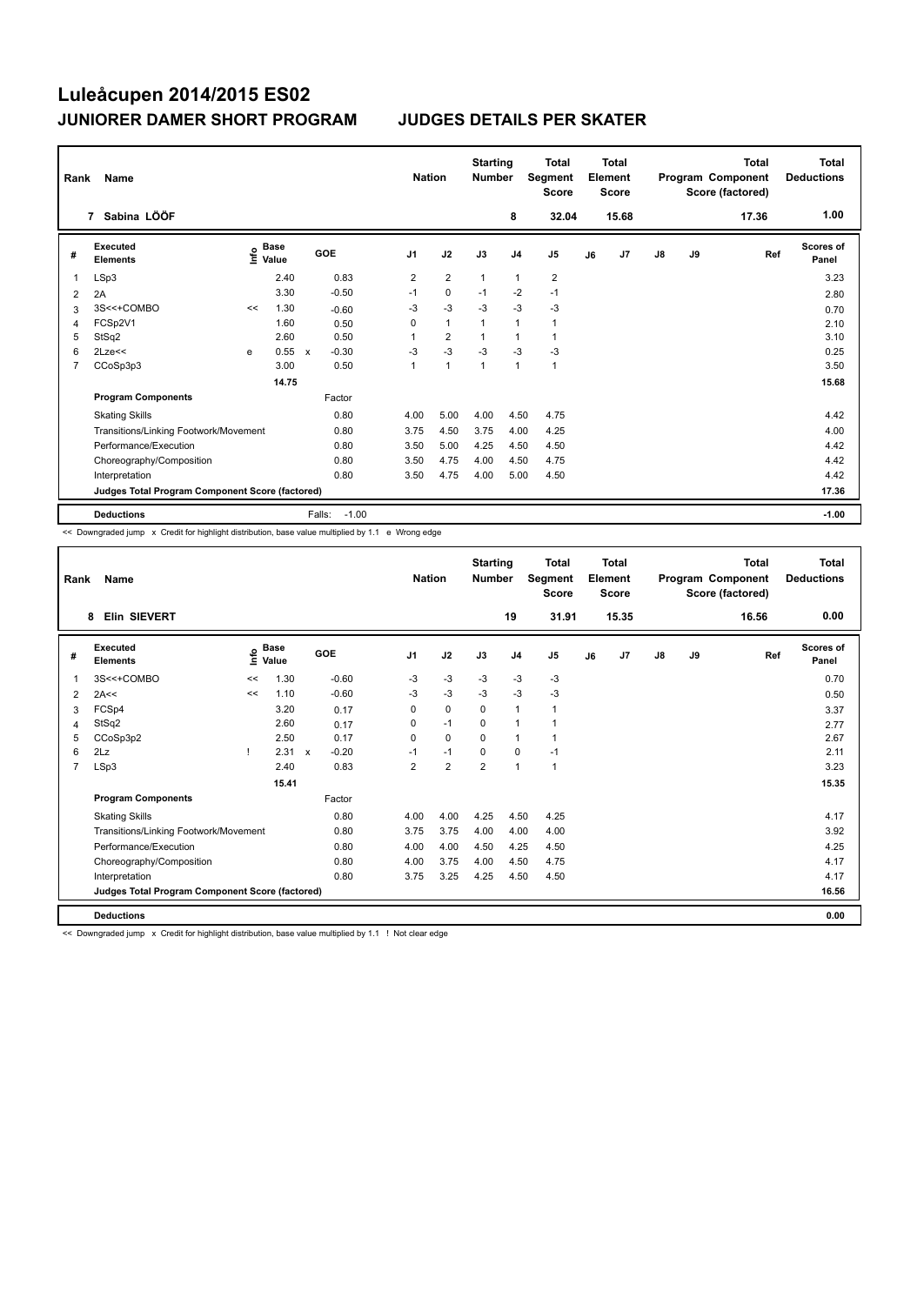| Rank           | Name                                            |         |                           |         | <b>Nation</b>            |                         | <b>Starting</b><br><b>Number</b> |                | <b>Total</b><br>Segment<br><b>Score</b> |    | <b>Total</b><br>Element<br><b>Score</b> |               |    | <b>Total</b><br>Program Component<br>Score (factored) | <b>Total</b><br><b>Deductions</b> |
|----------------|-------------------------------------------------|---------|---------------------------|---------|--------------------------|-------------------------|----------------------------------|----------------|-----------------------------------------|----|-----------------------------------------|---------------|----|-------------------------------------------------------|-----------------------------------|
|                | <b>Tilda ALTERYD</b><br>9                       |         |                           |         |                          |                         |                                  | 27             | 31.67                                   |    | 13.67                                   |               |    | 18.00                                                 | 0.00                              |
| #              | <b>Executed</b><br><b>Elements</b>              |         | Base<br>e Base<br>⊆ Value | GOE     | J <sub>1</sub>           | J2                      | J3                               | J <sub>4</sub> | J <sub>5</sub>                          | J6 | J7                                      | $\mathsf{J}8$ | J9 | Ref                                                   | <b>Scores of</b><br>Panel         |
| 1              | 2A<                                             | $\,<\,$ | 2.30                      | $-1.50$ | $-3$                     | $-3$                    | $-3$                             | $-3$           | -3                                      |    |                                         |               |    |                                                       | 0.80                              |
| 2              | $3S+2T<<$                                       | <<      | 4.60                      | $-1.63$ | $-1$                     | $-2$                    | $-3$                             | $-3$           | $-2$                                    |    |                                         |               |    |                                                       | 2.97                              |
| 3              | CCoSp3p3                                        |         | 3.00                      | 0.17    | 1                        | $\mathbf 0$             | 0                                | $\overline{1}$ | 0                                       |    |                                         |               |    |                                                       | 3.17                              |
| 4              | StSq3                                           |         | 3.30                      | 0.83    | $\overline{2}$           | $\overline{2}$          | $\Omega$                         | $\overline{1}$ | $\overline{2}$                          |    |                                         |               |    |                                                       | 4.13                              |
| 5              | $1\mathsf{L}z^*$                                | $\star$ | 0.00                      | 0.00    | $\overline{\phantom{a}}$ |                         |                                  |                | $\overline{\phantom{a}}$                |    |                                         |               |    |                                                       | 0.00                              |
| 6              | FCSp1V1                                         |         | 1.30                      | 0.00    | 0                        | $\overline{\mathbf{c}}$ | 0                                | 0              | 0                                       |    |                                         |               |    |                                                       | 1.30                              |
| $\overline{7}$ | LSp1                                            |         | 1.50                      | $-0.20$ | 0                        | $-1$                    | $-1$                             | $-1$           | $\mathbf{1}$                            |    |                                         |               |    |                                                       | 1.30                              |
|                |                                                 |         | 16.00                     |         |                          |                         |                                  |                |                                         |    |                                         |               |    |                                                       | 13.67                             |
|                | <b>Program Components</b>                       |         |                           | Factor  |                          |                         |                                  |                |                                         |    |                                         |               |    |                                                       |                                   |
|                | <b>Skating Skills</b>                           |         |                           | 0.80    | 4.25                     | 5.00                    | 3.75                             | 4.75           | 5.25                                    |    |                                         |               |    |                                                       | 4.67                              |
|                | Transitions/Linking Footwork/Movement           |         |                           | 0.80    | 3.75                     | 4.50                    | 3.75                             | 4.25           | 4.75                                    |    |                                         |               |    |                                                       | 4.17                              |
|                | Performance/Execution                           |         |                           | 0.80    | 4.00                     | 5.00                    | 4.00                             | 4.75           | 5.00                                    |    |                                         |               |    |                                                       | 4.58                              |
|                | Choreography/Composition                        |         |                           | 0.80    | 4.00                     | 4.50                    | 3.75                             | 5.00           | 5.25                                    |    |                                         |               |    |                                                       | 4.50                              |
|                | Interpretation                                  |         |                           | 0.80    | 4.25                     | 4.75                    | 4.00                             | 4.75           | 5.00                                    |    |                                         |               |    |                                                       | 4.58                              |
|                | Judges Total Program Component Score (factored) |         |                           |         |                          |                         |                                  |                |                                         |    |                                         |               |    |                                                       | 18.00                             |
|                | <b>Deductions</b>                               |         |                           |         |                          |                         |                                  |                |                                         |    |                                         |               |    |                                                       | 0.00                              |

< Under-rotated jump << Downgraded jump \* Invalid element

| Rank | Name                                                                                                        |         |                      |         |         | <b>Nation</b>  |                | <b>Starting</b><br><b>Number</b> |                | <b>Total</b><br>Segment<br><b>Score</b> |    | <b>Total</b><br>Element<br><b>Score</b> |               |    | <b>Total</b><br>Program Component<br>Score (factored) | <b>Total</b><br><b>Deductions</b> |
|------|-------------------------------------------------------------------------------------------------------------|---------|----------------------|---------|---------|----------------|----------------|----------------------------------|----------------|-----------------------------------------|----|-----------------------------------------|---------------|----|-------------------------------------------------------|-----------------------------------|
| 10   | <b>Melissa MCINTYRE-ANDERSSON</b>                                                                           |         |                      |         |         |                |                |                                  | $\overline{2}$ | 30.94                                   |    | 15.74                                   |               |    | 16.20                                                 | 1.00                              |
| #    | <b>Executed</b><br><b>Elements</b>                                                                          | ۴o      | <b>Base</b><br>Value | GOE     |         | J <sub>1</sub> | J2             | J3                               | J <sub>4</sub> | J <sub>5</sub>                          | J6 | J <sub>7</sub>                          | $\mathsf{J}8$ | J9 | Ref                                                   | <b>Scores of</b><br>Panel         |
| 1    | LSp3                                                                                                        |         | 2.40                 | 0.33    |         | 0              | 0              | 1                                | $\mathbf{1}$   | 1                                       |    |                                         |               |    |                                                       | 2.73                              |
| 2    | 2A<                                                                                                         | $\,<\,$ | 2.30                 | $-1.50$ |         | $-3$           | $-3$           | $-3$                             | $-3$           | $-3$                                    |    |                                         |               |    |                                                       | 0.80                              |
| 3    | 2Lo<<+COMBO                                                                                                 | <<      | 0.50                 | $-0.30$ |         | $-3$           | $-3$           | $-3$                             | $-3$           | $-3$                                    |    |                                         |               |    |                                                       | 0.20                              |
| 4    | CCoSp3p4                                                                                                    |         | 3.50                 | 0.50    |         |                | $\overline{2}$ |                                  | $\mathbf{1}$   | 1                                       |    |                                         |               |    |                                                       | 4.00                              |
| 5    | StSq2                                                                                                       |         | 2.60                 | 0.50    |         |                | $\mathbf 0$    |                                  | 1              |                                         |    |                                         |               |    |                                                       | 3.10                              |
| 6    | 2Lz                                                                                                         |         | 2.31 x               | 0.30    |         | $-1$           | $\mathbf{1}$   |                                  | 1              |                                         |    |                                         |               |    |                                                       | 2.61                              |
| 7    | FCSp2                                                                                                       |         | 2.30                 | 0.00    |         | $\Omega$       | $\Omega$       | $\Omega$                         | 0              | 1                                       |    |                                         |               |    |                                                       | 2.30                              |
|      |                                                                                                             |         | 15.91                |         |         |                |                |                                  |                |                                         |    |                                         |               |    |                                                       | 15.74                             |
|      | <b>Program Components</b>                                                                                   |         |                      | Factor  |         |                |                |                                  |                |                                         |    |                                         |               |    |                                                       |                                   |
|      | <b>Skating Skills</b>                                                                                       |         |                      | 0.80    |         | 3.75           | 4.25           | 4.25                             | 4.00           | 4.00                                    |    |                                         |               |    |                                                       | 4.08                              |
|      | Transitions/Linking Footwork/Movement                                                                       |         |                      | 0.80    |         | 3.50           | 4.50           | 3.75                             | 4.00           | 3.50                                    |    |                                         |               |    |                                                       | 3.75                              |
|      | Performance/Execution                                                                                       |         |                      | 0.80    |         | 3.25           | 4.50           | 4.25                             | 4.25           | 4.00                                    |    |                                         |               |    |                                                       | 4.17                              |
|      | Choreography/Composition                                                                                    |         |                      | 0.80    |         | 3.50           | 4.25           | 4.00                             | 4.75           | 4.25                                    |    |                                         |               |    |                                                       | 4.17                              |
|      | Interpretation                                                                                              |         |                      | 0.80    |         | 3.25           | 4.25           | 4.00                             | 4.75           | 4.00                                    |    |                                         |               |    |                                                       | 4.08                              |
|      | Judges Total Program Component Score (factored)                                                             |         |                      |         |         |                |                |                                  |                |                                         |    |                                         |               |    |                                                       | 16.20                             |
|      | <b>Deductions</b>                                                                                           |         |                      | Falls:  | $-1.00$ |                |                |                                  |                |                                         |    |                                         |               |    |                                                       | $-1.00$                           |
|      | 1.1 Inder retated jump 22 Downgraded jump y Credit for bigblight distribution, base value multiplied by 1-1 |         |                      |         |         |                |                |                                  |                |                                         |    |                                         |               |    |                                                       |                                   |

for highlight distribution, base value mu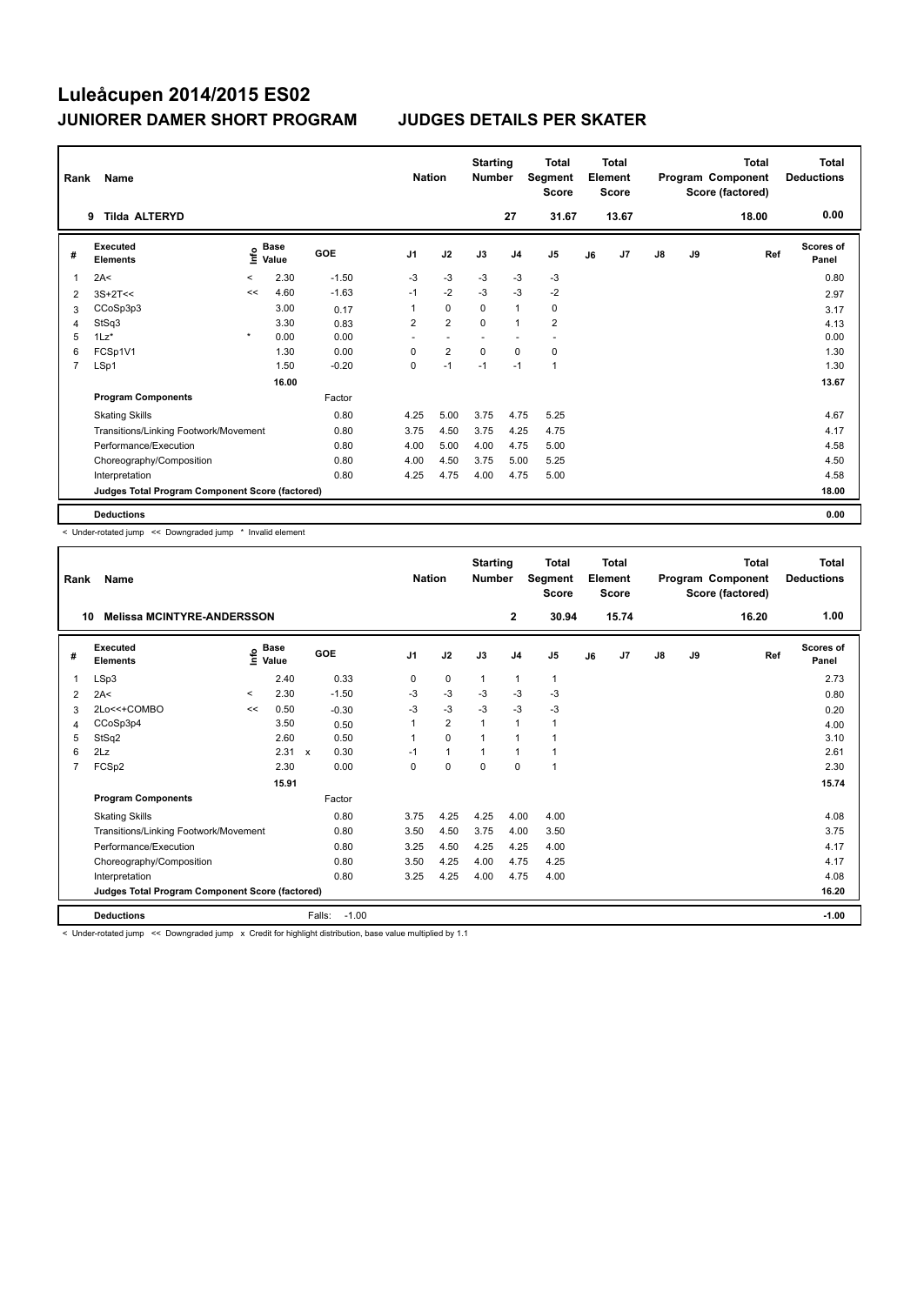| Rank           | Name                                            |         |                      |                   | <b>Nation</b>  |                | <b>Starting</b><br><b>Number</b> |                | Total<br>Segment<br><b>Score</b> |    | <b>Total</b><br>Element<br><b>Score</b> |               |    | <b>Total</b><br>Program Component<br>Score (factored) | <b>Total</b><br><b>Deductions</b> |
|----------------|-------------------------------------------------|---------|----------------------|-------------------|----------------|----------------|----------------------------------|----------------|----------------------------------|----|-----------------------------------------|---------------|----|-------------------------------------------------------|-----------------------------------|
| 11             | <b>Betty CALLNE</b>                             |         |                      |                   |                |                |                                  | 17             | 30.78                            |    | 15.84                                   |               |    | 15.94                                                 | 1.00                              |
| #              | Executed<br><b>Elements</b>                     | ١nfo    | <b>Base</b><br>Value | GOE               | J <sub>1</sub> | J2             | J3                               | J <sub>4</sub> | J <sub>5</sub>                   | J6 | J7                                      | $\mathsf{J}8$ | J9 | Ref                                                   | <b>Scores of</b><br>Panel         |
| $\overline{1}$ | $1A^*$                                          | $\star$ | 0.00                 | 0.00              |                |                |                                  |                | $\overline{\phantom{a}}$         |    |                                         |               |    |                                                       | 0.00                              |
| 2              | 3T<<+COMBO                                      | <<      | 1.30                 | $-0.60$           | $-3$           | $-3$           | $-3$                             | $-3$           | $-3$                             |    |                                         |               |    |                                                       | 0.70                              |
| 3              | CCoSp3p4                                        |         | 3.50                 | 0.50              | $\mathbf{1}$   | $\mathbf{1}$   | $\mathbf 0$                      | $\mathbf{1}$   | $\mathbf{1}$                     |    |                                         |               |    |                                                       | 4.00                              |
| $\overline{4}$ | 2Lz                                             |         | 2.10                 | $-0.10$           | $-1$           | $-1$           | $\mathbf 0$                      | $\mathbf 0$    | $\overline{1}$                   |    |                                         |               |    |                                                       | 2.00                              |
| 5              | FCSp2                                           |         | 2.30                 | 0.17              | 1              | 0              | $\mathbf 0$                      | $\mathbf 0$    | $\overline{1}$                   |    |                                         |               |    |                                                       | 2.47                              |
| 6              | StSq3                                           |         | 3.30                 | 0.17              | $\Omega$       | $\mathbf 0$    | $\Omega$                         | $\overline{1}$ | 1                                |    |                                         |               |    |                                                       | 3.47                              |
| $\overline{7}$ | LSp4                                            |         | 2.70                 | 0.50              | 1              | $\overline{2}$ | $\overline{ }$                   | $\mathbf{1}$   | 1                                |    |                                         |               |    |                                                       | 3.20                              |
|                |                                                 |         | 15.20                |                   |                |                |                                  |                |                                  |    |                                         |               |    |                                                       | 15.84                             |
|                | <b>Program Components</b>                       |         |                      | Factor            |                |                |                                  |                |                                  |    |                                         |               |    |                                                       |                                   |
|                | <b>Skating Skills</b>                           |         |                      | 0.80              | 3.75           | 4.25           | 3.75                             | 4.50           | 4.75                             |    |                                         |               |    |                                                       | 4.17                              |
|                | Transitions/Linking Footwork/Movement           |         |                      | 0.80              | 3.50           | 4.00           | 3.50                             | 4.00           | 4.50                             |    |                                         |               |    |                                                       | 3.83                              |
|                | Performance/Execution                           |         |                      | 0.80              | 3.75           | 4.25           | 3.50                             | 4.50           | 4.75                             |    |                                         |               |    |                                                       | 4.17                              |
|                | Choreography/Composition                        |         |                      | 0.80              | 3.75           | 3.75           | 3.50                             | 4.50           | 4.75                             |    |                                         |               |    |                                                       | 4.00                              |
|                | Interpretation                                  |         |                      | 0.80              | 3.50           | 3.75           | 3.25                             | 4.00           | 4.50                             |    |                                         |               |    |                                                       | 3.75                              |
|                | Judges Total Program Component Score (factored) |         |                      |                   |                |                |                                  |                |                                  |    |                                         |               |    |                                                       | 15.94                             |
|                | <b>Deductions</b>                               |         |                      | Falls:<br>$-1.00$ |                |                |                                  |                |                                  |    |                                         |               |    |                                                       | $-1.00$                           |

<< Downgraded jump \* Invalid element

| Rank | Name                                            |         |                      |         | <b>Nation</b>  |                | <b>Starting</b><br><b>Number</b> |                          | <b>Total</b><br>Segment<br><b>Score</b> |    | <b>Total</b><br>Element<br><b>Score</b> |               |    | <b>Total</b><br>Program Component<br>Score (factored) | <b>Total</b><br><b>Deductions</b> |
|------|-------------------------------------------------|---------|----------------------|---------|----------------|----------------|----------------------------------|--------------------------|-----------------------------------------|----|-----------------------------------------|---------------|----|-------------------------------------------------------|-----------------------------------|
|      | <b>Louise JENSEN</b><br>12                      |         |                      |         |                |                |                                  | 30                       | 30.71                                   |    | 12.97                                   |               |    | 17.74                                                 | 0.00                              |
| #    | Executed<br><b>Elements</b>                     | lnfo    | <b>Base</b><br>Value | GOE     | J <sub>1</sub> | J2             | J3                               | J <sub>4</sub>           | J <sub>5</sub>                          | J6 | J7                                      | $\mathsf{J}8$ | J9 | Ref                                                   | <b>Scores of</b><br>Panel         |
| 1    | 2A                                              |         | 3.30                 | $-1.17$ | $-2$           | $-3$           | $-3$                             | $-2$                     | $-2$                                    |    |                                         |               |    |                                                       | 2.13                              |
| 2    | S*+COMBO                                        | $\star$ | 0.00                 | 0.00    |                |                |                                  | $\overline{\phantom{a}}$ | $\overline{\phantom{a}}$                |    |                                         |               |    |                                                       | 0.00                              |
| 3    | CCoSp2p1                                        |         | 1.40                 | $-0.30$ | $-1$           | $-1$           | $-1$                             | $-2$                     | $-1$                                    |    |                                         |               |    |                                                       | 1.10                              |
| 4    | 2Lz                                             |         | 2.10                 | 0.30    | 1              | $\overline{2}$ | $\mathbf{1}$                     | 1                        | 1                                       |    |                                         |               |    |                                                       | 2.40                              |
| 5    | LSp1                                            |         | 1.50                 | 0.07    | $-1$           | $\mathbf{1}$   | $\Omega$                         | $\mathbf{1}$             | $-1$                                    |    |                                         |               |    |                                                       | 1.57                              |
| 6    | FCSp2                                           |         | 2.30                 | 0.00    | $\Omega$       | 0              | $\Omega$                         | 0                        | 0                                       |    |                                         |               |    |                                                       | 2.30                              |
| 7    | StSq3                                           |         | 3.30                 | 0.17    | $\Omega$       | 0              | 0                                | $\mathbf{1}$             | 1                                       |    |                                         |               |    |                                                       | 3.47                              |
|      |                                                 |         | 13.90                |         |                |                |                                  |                          |                                         |    |                                         |               |    |                                                       | 12.97                             |
|      | <b>Program Components</b>                       |         |                      | Factor  |                |                |                                  |                          |                                         |    |                                         |               |    |                                                       |                                   |
|      | <b>Skating Skills</b>                           |         |                      | 0.80    | 3.50           | 4.75           | 4.25                             | 5.25                     | 5.50                                    |    |                                         |               |    |                                                       | 4.75                              |
|      | Transitions/Linking Footwork/Movement           |         |                      | 0.80    | 3.50           | 4.25           | 4.00                             | 4.25                     | 5.00                                    |    |                                         |               |    |                                                       | 4.17                              |
|      | Performance/Execution                           |         |                      | 0.80    | 3.25           | 4.50           | 4.00                             | 5.00                     | 5.25                                    |    |                                         |               |    |                                                       | 4.50                              |
|      | Choreography/Composition                        |         |                      | 0.80    | 3.50           | 4.00           | 4.25                             | 4.75                     | 5.25                                    |    |                                         |               |    |                                                       | 4.33                              |
|      | Interpretation                                  |         |                      | 0.80    | 3.25           | 4.25           | 4.25                             | 4.75                     | 5.00                                    |    |                                         |               |    |                                                       | 4.42                              |
|      | Judges Total Program Component Score (factored) |         |                      |         |                |                |                                  |                          |                                         |    |                                         |               |    |                                                       | 17.74                             |
|      | <b>Deductions</b>                               |         |                      |         |                |                |                                  |                          |                                         |    |                                         |               |    |                                                       | 0.00                              |

\* Invalid element

I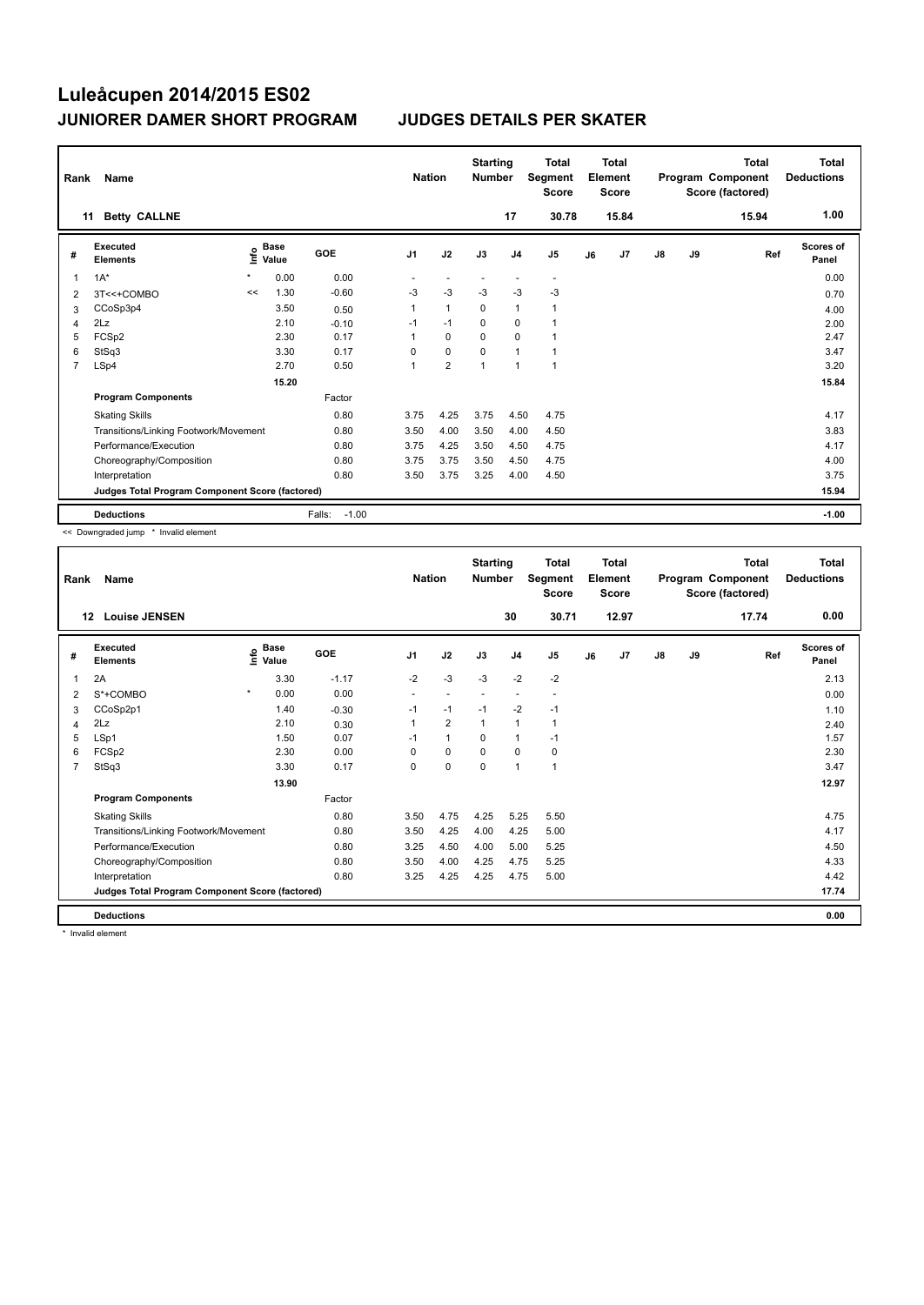| Rank           | Name                                            |         |                      |              |         | <b>Nation</b>  |                | <b>Starting</b><br><b>Number</b> |                | <b>Total</b><br>Segment<br><b>Score</b> |    | Total<br>Element<br><b>Score</b> |               |    | <b>Total</b><br>Program Component<br>Score (factored) | <b>Total</b><br><b>Deductions</b> |
|----------------|-------------------------------------------------|---------|----------------------|--------------|---------|----------------|----------------|----------------------------------|----------------|-----------------------------------------|----|----------------------------------|---------------|----|-------------------------------------------------------|-----------------------------------|
|                | <b>Clara CALLNE</b><br>13                       |         |                      |              |         |                |                |                                  | 1              | 30.32                                   |    | 14.98                            |               |    | 16.34                                                 | 1.00                              |
| #              | Executed<br><b>Elements</b>                     | ۴۵      | <b>Base</b><br>Value | GOE          |         | J <sub>1</sub> | J2             | J3                               | J <sub>4</sub> | J <sub>5</sub>                          | J6 | J7                               | $\mathsf{J}8$ | J9 | Ref                                                   | Scores of<br>Panel                |
| 1              | 2A<                                             | $\prec$ | 2.30                 |              | $-1.50$ | $-3$           | $-3$           | $-3$                             | $-3$           | $-3$                                    |    |                                  |               |    |                                                       | 0.80                              |
| $\overline{2}$ | 3S<+COMBO                                       | $\prec$ | 3.00                 |              | $-2.10$ | $-3$           | $-3$           | $-3$                             | $-3$           | $-3$                                    |    |                                  |               |    |                                                       | 0.90                              |
| 3              | FCSp1V1                                         |         | 1.30                 |              | 0.17    | 1              | $\mathbf 0$    | $\mathbf 0$                      | $\mathbf 0$    | $\mathbf{1}$                            |    |                                  |               |    |                                                       | 1.47                              |
| 4              | StSq2                                           |         | 2.60                 |              | 0.33    | 0              | $\mathbf 0$    | $\mathbf{1}$                     | $\mathbf{1}$   | $\mathbf{1}$                            |    |                                  |               |    |                                                       | 2.93                              |
| 5              | 2Lz                                             |         | 2.31                 | $\mathbf{x}$ | 0.00    | 0              | 0              | $-1$                             | 0              | 0                                       |    |                                  |               |    |                                                       | 2.31                              |
| 6              | CCoSp3p4                                        |         | 3.50                 |              | 0.17    | 0              | $\mathbf 0$    | $\Omega$                         | $\overline{1}$ | $\mathbf{1}$                            |    |                                  |               |    |                                                       | 3.67                              |
| $\overline{7}$ | LSp3                                            |         | 2.40                 |              | 0.50    | 1              | $\overline{2}$ | $\overline{1}$                   | $\mathbf{1}$   | $-2$                                    |    |                                  |               |    |                                                       | 2.90                              |
|                |                                                 |         | 17.41                |              |         |                |                |                                  |                |                                         |    |                                  |               |    |                                                       | 14.98                             |
|                | <b>Program Components</b>                       |         |                      |              | Factor  |                |                |                                  |                |                                         |    |                                  |               |    |                                                       |                                   |
|                | <b>Skating Skills</b>                           |         |                      |              | 0.80    | 4.00           | 4.25           | 3.75                             | 4.50           | 4.50                                    |    |                                  |               |    |                                                       | 4.25                              |
|                | Transitions/Linking Footwork/Movement           |         |                      |              | 0.80    | 3.75           | 4.25           | 3.75                             | 4.00           | 4.00                                    |    |                                  |               |    |                                                       | 3.92                              |
|                | Performance/Execution                           |         |                      |              | 0.80    | 3.50           | 4.00           | 4.00                             | 4.25           | 4.50                                    |    |                                  |               |    |                                                       | 4.08                              |
|                | Choreography/Composition                        |         |                      |              | 0.80    | 3.75           | 4.25           | 4.00                             | 4.25           | 4.50                                    |    |                                  |               |    |                                                       | 4.17                              |
|                | Interpretation                                  |         |                      |              | 0.80    | 3.50           | 4.00           | 4.00                             | 4.00           | 4.25                                    |    |                                  |               |    |                                                       | 4.00                              |
|                | Judges Total Program Component Score (factored) |         |                      |              |         |                |                |                                  |                |                                         |    |                                  |               |    |                                                       | 16.34                             |
|                | <b>Deductions</b>                               |         |                      | Falls:       | $-1.00$ |                |                |                                  |                |                                         |    |                                  |               |    |                                                       | $-1.00$                           |

< Under-rotated jump x Credit for highlight distribution, base value multiplied by 1.1

| Rank           | Name                                            |         |                   |                   | <b>Nation</b>  |                | <b>Starting</b><br><b>Number</b> |                | <b>Total</b><br>Segment<br><b>Score</b> |    | <b>Total</b><br>Element<br><b>Score</b> |               |    | <b>Total</b><br>Program Component<br>Score (factored) | <b>Total</b><br><b>Deductions</b> |
|----------------|-------------------------------------------------|---------|-------------------|-------------------|----------------|----------------|----------------------------------|----------------|-----------------------------------------|----|-----------------------------------------|---------------|----|-------------------------------------------------------|-----------------------------------|
|                | <b>Stina FREDRIKSSON</b><br>14                  |         |                   |                   |                |                |                                  | 28             | 30.10                                   |    | 14.74                                   |               |    | 16.36                                                 | 1.00                              |
| #              | Executed<br><b>Elements</b>                     |         | e Base<br>E Value | GOE               | J <sub>1</sub> | J2             | J3                               | J <sub>4</sub> | J5                                      | J6 | J7                                      | $\mathsf{J}8$ | J9 | Ref                                                   | <b>Scores of</b><br>Panel         |
| 1              | 2A                                              |         | 3.30              | $-0.50$           | $-1$           | 0              | $-1$                             | $-1$           | $-1$                                    |    |                                         |               |    |                                                       | 2.80                              |
| $\overline{2}$ | 3S<+COMBO                                       | $\prec$ | 3.00              | $-2.10$           | $-3$           | $-3$           | $-3$                             | $-3$           | $-3$                                    |    |                                         |               |    |                                                       | 0.90                              |
| 3              | CCoSp3p4                                        |         | 3.50              | 0.50              |                | $\overline{2}$ | 1                                | $\mathbf 0$    | 1                                       |    |                                         |               |    |                                                       | 4.00                              |
| 4              | 2Lz                                             |         | 2.10              | 0.10              | 0              | $-1$           | $\Omega$                         | 1              | 1                                       |    |                                         |               |    |                                                       | 2.20                              |
| 5              | LSp2                                            |         | 1.90              | 0.17              | 0              | $\mathbf{1}$   | $\Omega$                         | 1              | 0                                       |    |                                         |               |    |                                                       | 2.07                              |
| 6              | StSq2                                           |         | 2.60              | $-0.33$           | 0              | $-1$           | $-1$                             | 1              | $-1$                                    |    |                                         |               |    |                                                       | 2.27                              |
| 7              | FCSpBV1                                         |         | 1.10              | $-0.60$           | $-2$           | $-2$           | $-1$                             | $-2$           | $-3$                                    |    |                                         |               |    |                                                       | 0.50                              |
|                |                                                 |         | 17.50             |                   |                |                |                                  |                |                                         |    |                                         |               |    |                                                       | 14.74                             |
|                | <b>Program Components</b>                       |         |                   | Factor            |                |                |                                  |                |                                         |    |                                         |               |    |                                                       |                                   |
|                | <b>Skating Skills</b>                           |         |                   | 0.80              | 3.50           | 4.75           | 4.25                             | 4.50           | 4.50                                    |    |                                         |               |    |                                                       | 4.42                              |
|                | Transitions/Linking Footwork/Movement           |         |                   | 0.80              | 3.50           | 4.00           | 3.75                             | 4.00           | 4.00                                    |    |                                         |               |    |                                                       | 3.92                              |
|                | Performance/Execution                           |         |                   | 0.80              | 3.25           | 4.25           | 4.00                             | 4.25           | 4.25                                    |    |                                         |               |    |                                                       | 4.17                              |
|                | Choreography/Composition                        |         |                   | 0.80              | 3.50           | 3.75           | 4.00                             | 4.25           | 4.50                                    |    |                                         |               |    |                                                       | 4.00                              |
|                | Interpretation                                  |         |                   | 0.80              | 3.00           | 3.75           | 4.00                             | 4.00           | 4.25                                    |    |                                         |               |    |                                                       | 3.92                              |
|                | Judges Total Program Component Score (factored) |         |                   |                   |                |                |                                  |                |                                         |    |                                         |               |    |                                                       | 16.36                             |
|                | <b>Deductions</b>                               |         |                   | Falls:<br>$-1.00$ |                |                |                                  |                |                                         |    |                                         |               |    |                                                       | $-1.00$                           |

< Under-rotated jump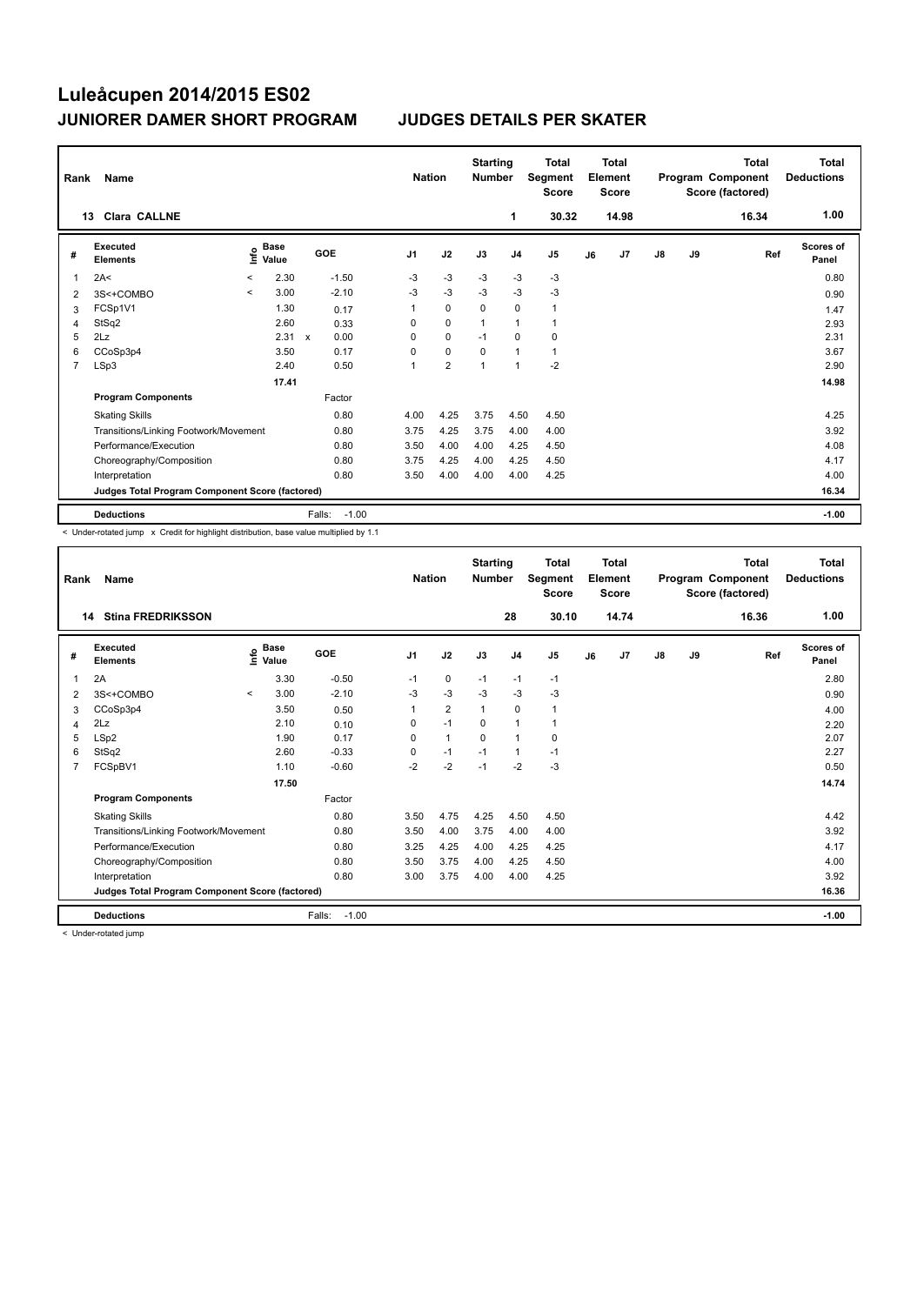| Rank           | Name                                            |    |                             |         | <b>Nation</b>  |                | <b>Starting</b><br><b>Number</b> |                | <b>Total</b><br>Segment<br><b>Score</b> |    | <b>Total</b><br>Element<br><b>Score</b> |               |    | Total<br>Program Component<br>Score (factored) | Total<br><b>Deductions</b> |
|----------------|-------------------------------------------------|----|-----------------------------|---------|----------------|----------------|----------------------------------|----------------|-----------------------------------------|----|-----------------------------------------|---------------|----|------------------------------------------------|----------------------------|
|                | Madeleine LUNDÉN<br>15                          |    |                             |         |                |                |                                  | 31             | 30.09                                   |    | 13.63                                   |               |    | 16.46                                          | 0.00                       |
| #              | Executed<br><b>Elements</b>                     |    | Base<br>$\frac{6}{5}$ Value | GOE     | J <sub>1</sub> | J2             | J3                               | J <sub>4</sub> | J <sub>5</sub>                          | J6 | J7                                      | $\mathsf{J}8$ | J9 | Ref                                            | <b>Scores of</b><br>Panel  |
| 1              | 2A                                              |    | 3.30                        | $-0.50$ | $-1$           | $-1$           | $-1$                             | $-1$           | $-1$                                    |    |                                         |               |    |                                                | 2.80                       |
| 2              | 3S<<+COMBO                                      | << | 1.30                        | $-0.60$ | -3             | $-3$           | $-3$                             | $-2$           | $-3$                                    |    |                                         |               |    |                                                | 0.70                       |
| 3              | LSp3                                            |    | 2.40                        | 0.33    | 0              | $\overline{2}$ | 0                                | $\mathbf{1}$   | $\mathbf{1}$                            |    |                                         |               |    |                                                | 2.73                       |
| 4              | 2Lze                                            | e  | 1.50                        | $-0.30$ | $-1$           | $-1$           | $-1$                             | $-2$           | $-1$                                    |    |                                         |               |    |                                                | 1.20                       |
| 5              | FCSp1                                           |    | 1.90                        | 0.00    | $\Omega$       | 0              | $\Omega$                         | $\mathbf 0$    | 0                                       |    |                                         |               |    |                                                | 1.90                       |
| 6              | StSq2                                           |    | 2.60                        | 0.00    | 0              | $\mathbf 0$    | 0                                | $\mathbf{1}$   | 0                                       |    |                                         |               |    |                                                | 2.60                       |
| $\overline{7}$ | CCoSp3p2V1                                      |    | 1.80                        | $-0.10$ | 0              | $-1$           | $-1$                             | $\mathbf 0$    | $\mathbf 0$                             |    |                                         |               |    |                                                | 1.70                       |
|                |                                                 |    | 14.80                       |         |                |                |                                  |                |                                         |    |                                         |               |    |                                                | 13.63                      |
|                | <b>Program Components</b>                       |    |                             | Factor  |                |                |                                  |                |                                         |    |                                         |               |    |                                                |                            |
|                | <b>Skating Skills</b>                           |    |                             | 0.80    | 3.75           | 4.00           | 4.25                             | 4.75           | 4.75                                    |    |                                         |               |    |                                                | 4.33                       |
|                | Transitions/Linking Footwork/Movement           |    |                             | 0.80    | 3.25           | 4.00           | 3.75                             | 4.50           | 4.00                                    |    |                                         |               |    |                                                | 3.92                       |
|                | Performance/Execution                           |    |                             | 0.80    | 3.50           | 4.00           | 4.25                             | 4.50           | 4.25                                    |    |                                         |               |    |                                                | 4.17                       |
|                | Choreography/Composition                        |    |                             | 0.80    | 3.25           | 3.75           | 4.00                             | 4.50           | 4.50                                    |    |                                         |               |    |                                                | 4.08                       |
|                | Interpretation                                  |    |                             | 0.80    | 3.50           | 3.75           | 4.00                             | 4.50           | 4.50                                    |    |                                         |               |    |                                                | 4.08                       |
|                | Judges Total Program Component Score (factored) |    |                             |         |                |                |                                  |                |                                         |    |                                         |               |    |                                                | 16.46                      |
|                | <b>Deductions</b>                               |    |                             |         |                |                |                                  |                |                                         |    |                                         |               |    |                                                | 0.00                       |

<< Downgraded jump e Wrong edge

| Rank           | Name                                            |      | <b>Nation</b>        |            | <b>Starting</b><br><b>Number</b> |      | <b>Total</b><br>Segment<br><b>Score</b> |                | <b>Total</b><br>Element<br><b>Score</b> |    |       | <b>Total</b><br>Program Component<br>Score (factored) | <b>Total</b><br><b>Deductions</b> |       |                    |
|----------------|-------------------------------------------------|------|----------------------|------------|----------------------------------|------|-----------------------------------------|----------------|-----------------------------------------|----|-------|-------------------------------------------------------|-----------------------------------|-------|--------------------|
|                | Josefin FLOMÉN<br>16                            |      |                      |            |                                  |      |                                         | 11             | 29.47                                   |    | 15.07 |                                                       |                                   | 14.40 | 0.00               |
| #              | Executed<br><b>Elements</b>                     | ١nfo | <b>Base</b><br>Value | <b>GOE</b> | J <sub>1</sub>                   | J2   | J3                                      | J <sub>4</sub> | J <sub>5</sub>                          | J6 | J7    | J8                                                    | J9                                | Ref   | Scores of<br>Panel |
| 1              | 2A                                              |      | 3.30                 | $-0.50$    | 0                                | $-1$ | $-2$                                    | $-1$           | $-1$                                    |    |       |                                                       |                                   |       | 2.80               |
| 2              | 3T<<+COMBO                                      | <<   | 1.30                 | $-0.60$    | $-3$                             | $-3$ | $-3$                                    | $-3$           | $-3$                                    |    |       |                                                       |                                   |       | 0.70               |
| 3              | FCSpB                                           |      | 1.60                 | $-0.30$    | 0                                | $-3$ | $-1$                                    | $-1$           | $-1$                                    |    |       |                                                       |                                   |       | 1.30               |
| 4              | 2Lz                                             |      | 2.10                 | 0.20       |                                  | 0    | 1                                       | $\mathbf 0$    | 2                                       |    |       |                                                       |                                   |       | 2.30               |
| 5              | CCoSp3p3                                        |      | 3.00                 | $-0.20$    | 0                                | $-3$ | $-1$                                    | $-1$           | 0                                       |    |       |                                                       |                                   |       | 2.80               |
| 6              | StSq2                                           |      | 2.60                 | 0.17       | $\Omega$                         | 0    | 1                                       | 0              | 1                                       |    |       |                                                       |                                   |       | 2.77               |
| $\overline{7}$ | LSp3                                            |      | 2.40                 | 0.00       | 0                                | 1    | 0                                       | 0              | 0                                       |    |       |                                                       |                                   |       | 2.40               |
|                |                                                 |      | 16.30                |            |                                  |      |                                         |                |                                         |    |       |                                                       |                                   |       | 15.07              |
|                | <b>Program Components</b>                       |      |                      | Factor     |                                  |      |                                         |                |                                         |    |       |                                                       |                                   |       |                    |
|                | <b>Skating Skills</b>                           |      |                      | 0.80       | 3.75                             | 3.75 | 3.75                                    | 3.50           | 4.25                                    |    |       |                                                       |                                   |       | 3.75               |
|                | Transitions/Linking Footwork/Movement           |      |                      | 0.80       | 3.75                             | 3.25 | 3.50                                    | 3.00           | 3.75                                    |    |       |                                                       |                                   |       | 3.50               |
|                | Performance/Execution                           |      |                      | 0.80       | 3.50                             | 3.75 | 3.75                                    | 3.50           | 4.25                                    |    |       |                                                       |                                   |       | 3.67               |
|                | Choreography/Composition                        |      |                      | 0.80       | 3.50                             | 3.50 | 3.50                                    | 3.75           | 4.50                                    |    |       |                                                       |                                   |       | 3.58               |
|                | Interpretation                                  |      |                      | 0.80       | 3.50                             | 3.50 | 3.50                                    | 3.50           | 4.25                                    |    |       |                                                       |                                   |       | 3.50               |
|                | Judges Total Program Component Score (factored) |      |                      |            |                                  |      |                                         |                |                                         |    |       |                                                       |                                   |       | 14.40              |
|                | <b>Deductions</b>                               |      |                      |            |                                  |      |                                         |                |                                         |    |       |                                                       |                                   |       | 0.00               |

<< Downgraded jump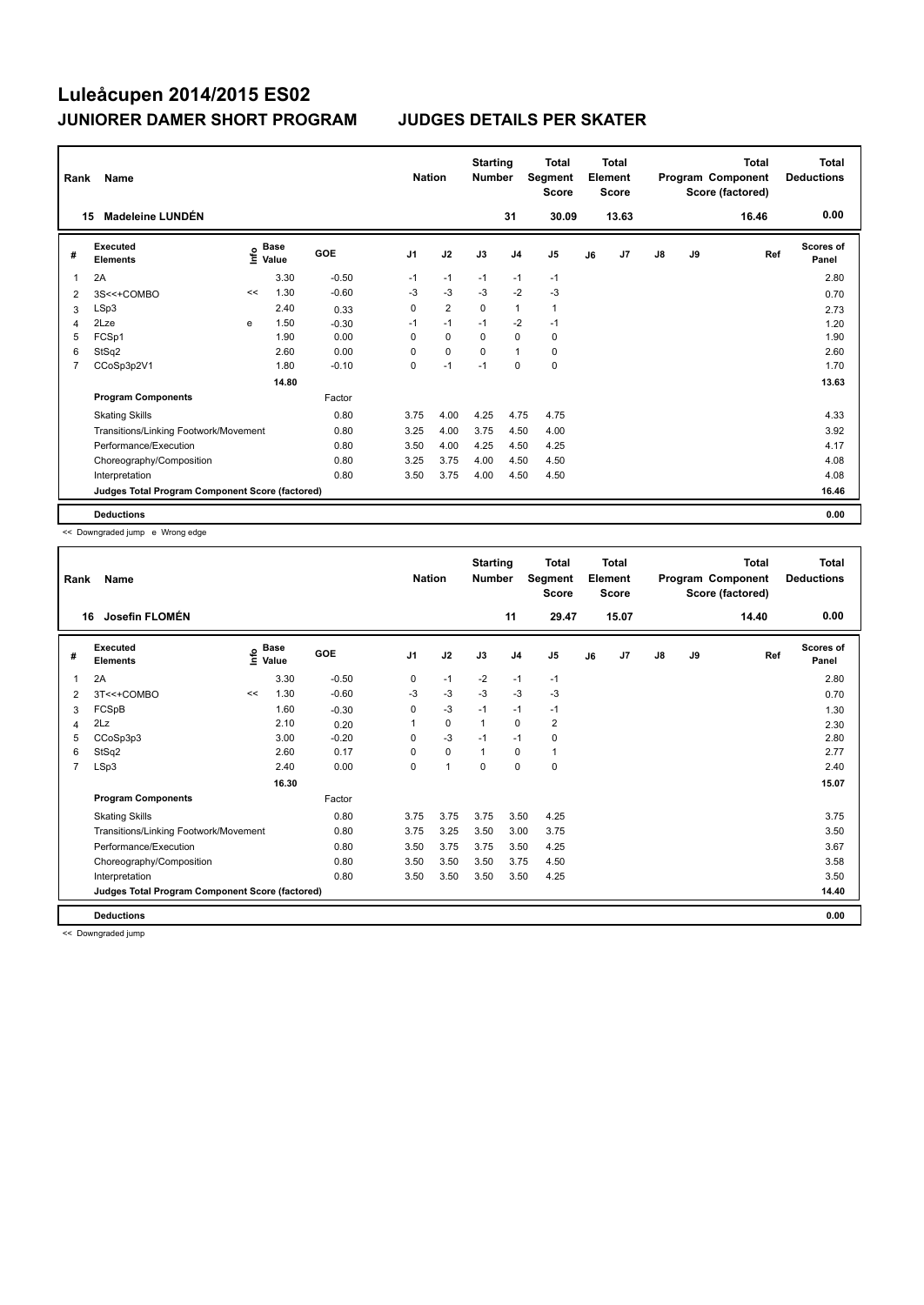| Rank           | Name                                            |         |               |         | <b>Nation</b>            |              | <b>Starting</b><br><b>Number</b> |                          | <b>Total</b><br>Segment<br><b>Score</b> |    | <b>Total</b><br>Element<br><b>Score</b> |               |    | <b>Total</b><br>Program Component<br>Score (factored) | <b>Total</b><br><b>Deductions</b> |
|----------------|-------------------------------------------------|---------|---------------|---------|--------------------------|--------------|----------------------------------|--------------------------|-----------------------------------------|----|-----------------------------------------|---------------|----|-------------------------------------------------------|-----------------------------------|
|                | Jennifer KVIST<br>17                            |         |               |         |                          |              |                                  | 21                       | 28.87                                   |    | 14.27                                   |               |    | 14.60                                                 | 0.00                              |
| #              | Executed<br><b>Elements</b>                     | ١nf٥    | Base<br>Value | GOE     | J <sub>1</sub>           | J2           | J3                               | J <sub>4</sub>           | J <sub>5</sub>                          | J6 | J7                                      | $\mathsf{J}8$ | J9 | Ref                                                   | <b>Scores of</b><br>Panel         |
| 1              | $2S+2T<<$                                       |         | 1.30          | $-0.60$ | $-3$                     | $-3$         | $-3$                             | $-3$                     | $-3$                                    |    |                                         |               |    |                                                       | 0.70                              |
| 2              | $1A^*$                                          | $\star$ | 0.00          | 0.00    | $\overline{\phantom{a}}$ | $\sim$       | $\sim$                           | $\overline{\phantom{a}}$ | $\overline{\phantom{a}}$                |    |                                         |               |    |                                                       | 0.00                              |
| 3              | 2Lz                                             |         | 2.10          | 0.00    | 0                        | 0            | 0                                | $\mathbf 0$              | $-2$                                    |    |                                         |               |    |                                                       | 2.10                              |
| 4              | FCSp3                                           |         | 2.80          | 0.17    | 0                        | $\mathbf 0$  | 0                                | $\mathbf{1}$             | $\overline{1}$                          |    |                                         |               |    |                                                       | 2.97                              |
| 5              | StSq2                                           |         | 2.60          | 0.17    | $\Omega$                 | $\mathbf 0$  | $\Omega$                         | $\overline{1}$           |                                         |    |                                         |               |    |                                                       | 2.77                              |
| 6              | LSp3                                            |         | 2.40          | 0.33    | 0                        | $\mathbf{1}$ | 0                                | $\mathbf{1}$             | $\mathbf{1}$                            |    |                                         |               |    |                                                       | 2.73                              |
| $\overline{7}$ | CCoSp3p3                                        |         | 3.00          | 0.00    | 0                        | $\mathbf 0$  | $\mathbf 0$                      | $\mathbf 0$              | $\mathbf 0$                             |    |                                         |               |    |                                                       | 3.00                              |
|                |                                                 |         | 14.20         |         |                          |              |                                  |                          |                                         |    |                                         |               |    |                                                       | 14.27                             |
|                | <b>Program Components</b>                       |         |               | Factor  |                          |              |                                  |                          |                                         |    |                                         |               |    |                                                       |                                   |
|                | <b>Skating Skills</b>                           |         |               | 0.80    | 3.50                     | 4.00         | 3.50                             | 4.00                     | 4.00                                    |    |                                         |               |    |                                                       | 3.83                              |
|                | Transitions/Linking Footwork/Movement           |         |               | 0.80    | 3.25                     | 3.50         | 3.25                             | 3.50                     | 3.50                                    |    |                                         |               |    |                                                       | 3.42                              |
|                | Performance/Execution                           |         |               | 0.80    | 3.25                     | 4.00         | 3.50                             | 3.75                     | 4.25                                    |    |                                         |               |    |                                                       | 3.75                              |
|                | Choreography/Composition                        |         |               | 0.80    | 3.25                     | 3.50         | 3.50                             | 4.00                     | 4.50                                    |    |                                         |               |    |                                                       | 3.67                              |
|                | Interpretation                                  |         |               | 0.80    | 3.00                     | 3.50         | 3.50                             | 3.75                     | 4.00                                    |    |                                         |               |    |                                                       | 3.58                              |
|                | Judges Total Program Component Score (factored) |         |               |         |                          |              |                                  |                          |                                         |    |                                         |               |    |                                                       | 14.60                             |
|                | <b>Deductions</b>                               |         |               |         |                          |              |                                  |                          |                                         |    |                                         |               |    |                                                       | 0.00                              |

<< Downgraded jump \* Invalid element

| Rank           | <b>Name</b>                                     |         |                      |         | <b>Nation</b>  |              | <b>Starting</b><br><b>Number</b> |                | <b>Total</b><br>Segment<br><b>Score</b> |    | Total<br>Element<br><b>Score</b> |               |    | <b>Total</b><br>Program Component<br>Score (factored) | <b>Total</b><br><b>Deductions</b> |
|----------------|-------------------------------------------------|---------|----------------------|---------|----------------|--------------|----------------------------------|----------------|-----------------------------------------|----|----------------------------------|---------------|----|-------------------------------------------------------|-----------------------------------|
| 18             | <b>Nina LJUNGBERG</b>                           |         |                      |         |                |              |                                  | 26             | 28.48                                   |    | 13.50                            |               |    | 14.98                                                 | 0.00                              |
| #              | <b>Executed</b><br><b>Elements</b>              | ۴       | <b>Base</b><br>Value | GOE     | J <sub>1</sub> | J2           | J3                               | J <sub>4</sub> | J5                                      | J6 | J7                               | $\mathsf{J}8$ | J9 | Ref                                                   | <b>Scores of</b><br>Panel         |
| 1              | 2Lz                                             |         | 2.10                 | 0.30    | 1              | $\mathbf{1}$ | $\mathbf{1}$                     | $\mathbf{1}$   | $\mathbf{1}$                            |    |                                  |               |    |                                                       | 2.40                              |
| 2              | $A^*$                                           | $\star$ | 0.00                 | 0.00    |                |              |                                  |                |                                         |    |                                  |               |    |                                                       | 0.00                              |
| 3              | FCSp2                                           |         | 2.30                 | 0.00    | 0              | 0            | 0                                | 1              | 0                                       |    |                                  |               |    |                                                       | 2.30                              |
| 4              | 2S<<+COMBO                                      | <<      | 0.40                 | $-0.30$ | -3             | $-3$         | $-3$                             | $-3$           | $-3$                                    |    |                                  |               |    |                                                       | 0.10                              |
| 5              | StSq3                                           |         | 3.30                 | 0.33    | $\Omega$       | $\mathbf{1}$ | $\Omega$                         | $\mathbf{1}$   | 1                                       |    |                                  |               |    |                                                       | 3.63                              |
| 6              | CCoSp3p3                                        |         | 3.00                 | 0.00    | 0              | $\Omega$     | $\Omega$                         | $\Omega$       | $-1$                                    |    |                                  |               |    |                                                       | 3.00                              |
| $\overline{7}$ | LSp2                                            |         | 1.90                 | 0.17    | $\Omega$       | 1            | $-1$                             | $\Omega$       | $\overline{1}$                          |    |                                  |               |    |                                                       | 2.07                              |
|                |                                                 |         | 13.00                |         |                |              |                                  |                |                                         |    |                                  |               |    |                                                       | 13.50                             |
|                | <b>Program Components</b>                       |         |                      | Factor  |                |              |                                  |                |                                         |    |                                  |               |    |                                                       |                                   |
|                | <b>Skating Skills</b>                           |         |                      | 0.80    | 3.50           | 3.50         | 3.50                             | 4.50           | 4.50                                    |    |                                  |               |    |                                                       | 3.83                              |
|                | Transitions/Linking Footwork/Movement           |         |                      | 0.80    | 3.25           | 3.25         | 3.25                             | 4.25           | 4.00                                    |    |                                  |               |    |                                                       | 3.50                              |
|                | Performance/Execution                           |         |                      | 0.80    | 3.50           | 3.75         | 3.25                             | 4.00           | 4.50                                    |    |                                  |               |    |                                                       | 3.75                              |
|                | Choreography/Composition                        |         |                      | 0.80    | 3.50           | 3.75         | 3.50                             | 4.50           | 4.25                                    |    |                                  |               |    |                                                       | 3.83                              |
|                | Interpretation                                  |         |                      | 0.80    | 3.25           | 4.00         | 3.25                             | 4.50           | 4.25                                    |    |                                  |               |    |                                                       | 3.83                              |
|                | Judges Total Program Component Score (factored) |         |                      |         |                |              |                                  |                |                                         |    |                                  |               |    |                                                       | 14.98                             |
|                | <b>Deductions</b>                               |         |                      |         |                |              |                                  |                |                                         |    |                                  |               |    |                                                       | 0.00                              |

<< Downgraded jump \* Invalid element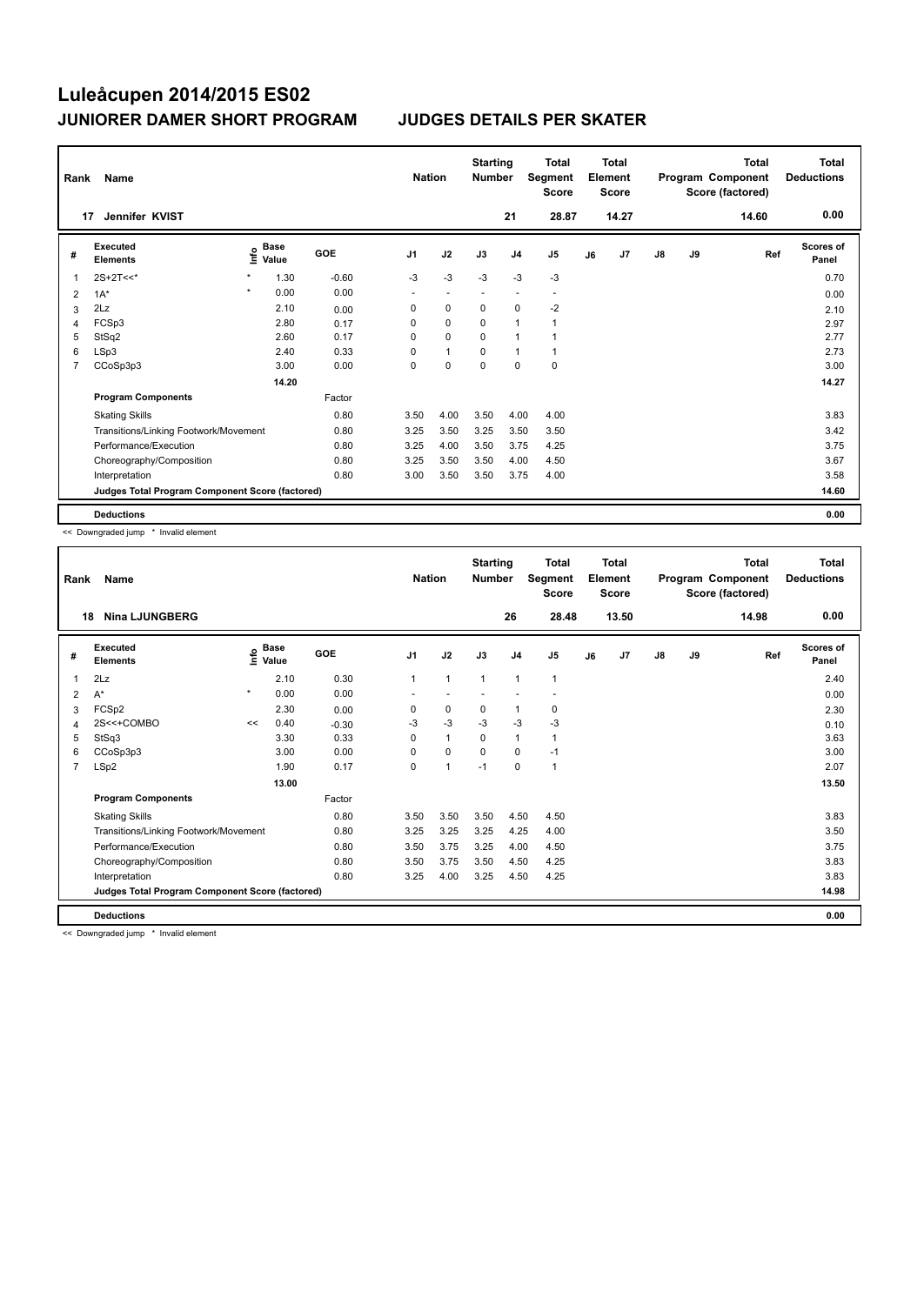| Rank        | Name                                            |         |                                  |                           |         | <b>Nation</b>  |                | <b>Starting</b><br><b>Number</b> |                | <b>Total</b><br>Segment<br><b>Score</b> |    | <b>Total</b><br>Element<br><b>Score</b> |    |    | <b>Total</b><br>Program Component<br>Score (factored) | <b>Total</b><br><b>Deductions</b> |
|-------------|-------------------------------------------------|---------|----------------------------------|---------------------------|---------|----------------|----------------|----------------------------------|----------------|-----------------------------------------|----|-----------------------------------------|----|----|-------------------------------------------------------|-----------------------------------|
| 19          | <b>Tilde FREIHOLTZ</b>                          |         |                                  |                           |         |                |                |                                  | 12             | 27.73                                   |    | 13.59                                   |    |    | 14.14                                                 | 0.00                              |
| #           | <b>Executed</b><br><b>Elements</b>              |         | <b>Base</b><br>e Base<br>⊆ Value |                           | GOE     | J <sub>1</sub> | J2             | J3                               | J <sub>4</sub> | J <sub>5</sub>                          | J6 | J7                                      | J8 | J9 | Ref                                                   | <b>Scores of</b><br>Panel         |
| $\mathbf 1$ | 2Lz                                             |         | 2.10                             |                           | 0.30    | $\mathbf{1}$   | $\overline{2}$ | $\mathbf{1}$                     | $\mathbf{1}$   | $\mathbf{1}$                            |    |                                         |    |    |                                                       | 2.40                              |
| 2           | LSp2                                            |         | 1.90                             |                           | 0.00    | $-1$           | $\mathbf{1}$   | $\Omega$                         | $\mathbf 0$    | $\mathbf 0$                             |    |                                         |    |    |                                                       | 1.90                              |
| 3           | StSq1                                           |         | 1.80                             |                           | 0.00    | 0              | $\mathbf 0$    | 0                                | 0              | $\mathbf 0$                             |    |                                         |    |    |                                                       | 1.80                              |
| 4           | FCSp2                                           |         | 2.30                             |                           | 0.00    | $\Omega$       | $\mathbf 0$    | $\mathbf 0$                      | $\mathbf 0$    | $\mathbf 0$                             |    |                                         |    |    |                                                       | 2.30                              |
| 5           | 2A<<                                            | <<      | 1.21                             | $\mathsf{x}$              | $-0.60$ | $-3$           | $-3$           | $-3$                             | $-3$           | $-3$                                    |    |                                         |    |    |                                                       | 0.61                              |
| 6           | 2Lo+2T*                                         | $\star$ | 1.98                             | $\boldsymbol{\mathsf{x}}$ | $-0.90$ | $-3$           | $-3$           | $-3$                             | $-3$           | $-3$                                    |    |                                         |    |    |                                                       | 1.08                              |
| 7           | CCoSp3p4                                        |         | 3.50                             |                           | 0.00    | 0              | $\pmb{0}$      | 0                                | 0              | 0                                       |    |                                         |    |    |                                                       | 3.50                              |
|             |                                                 |         | 14.79                            |                           |         |                |                |                                  |                |                                         |    |                                         |    |    |                                                       | 13.59                             |
|             | <b>Program Components</b>                       |         |                                  |                           | Factor  |                |                |                                  |                |                                         |    |                                         |    |    |                                                       |                                   |
|             | <b>Skating Skills</b>                           |         |                                  |                           | 0.80    | 3.50           | 4.25           | 4.00                             | 4.00           | 3.75                                    |    |                                         |    |    |                                                       | 3.92                              |
|             | Transitions/Linking Footwork/Movement           |         |                                  |                           | 0.80    | 3.25           | 4.00           | 3.50                             | 3.75           | 3.25                                    |    |                                         |    |    |                                                       | 3.50                              |
|             | Performance/Execution                           |         |                                  |                           | 0.80    | 3.25           | 3.50           | 3.50                             | 4.25           | 3.50                                    |    |                                         |    |    |                                                       | 3.50                              |
|             | Choreography/Composition                        |         |                                  |                           | 0.80    | 3.25           | 4.00           | 3.50                             | 3.75           | 3.50                                    |    |                                         |    |    |                                                       | 3.58                              |
|             | Interpretation                                  |         |                                  |                           | 0.80    | 3.00           | 3.00           | 3.25                             | 3.75           | 3.25                                    |    |                                         |    |    |                                                       | 3.17                              |
|             | Judges Total Program Component Score (factored) |         |                                  |                           |         |                |                |                                  |                |                                         |    |                                         |    |    |                                                       | 14.14                             |
|             | <b>Deductions</b>                               |         |                                  |                           |         |                |                |                                  |                |                                         |    |                                         |    |    |                                                       | 0.00                              |

<< Downgraded jump \* Invalid element x Credit for highlight distribution, base value multiplied by 1.1

| Rank           | <b>Name</b>                                     |    | <b>Nation</b>        |                   | <b>Starting</b><br><b>Number</b> |              | <b>Total</b><br>Segment<br><b>Score</b> |                | Total<br>Element<br><b>Score</b> |    |                | Total<br>Program Component<br>Score (factored) | <b>Total</b><br><b>Deductions</b> |       |                    |
|----------------|-------------------------------------------------|----|----------------------|-------------------|----------------------------------|--------------|-----------------------------------------|----------------|----------------------------------|----|----------------|------------------------------------------------|-----------------------------------|-------|--------------------|
| 20             | <b>Elsa SPENNINGE</b>                           |    |                      |                   |                                  |              |                                         | 7              | 27.38                            |    | 13.24          |                                                |                                   | 16.14 | 2.00               |
| #              | <b>Executed</b><br><b>Elements</b>              | ۴٥ | <b>Base</b><br>Value | GOE               | J <sub>1</sub>                   | J2           | J3                                      | J <sub>4</sub> | J <sub>5</sub>                   | J6 | J <sub>7</sub> | J8                                             | J9                                | Ref   | Scores of<br>Panel |
| 1              | 3S<<+COMBO                                      | << | 1.30                 | $-0.60$           | $-3$                             | $-3$         | $-3$                                    | $-3$           | $-3$                             |    |                |                                                |                                   |       | 0.70               |
| 2              | 2A<<                                            | << | 1.10                 | $-0.60$           | $-3$                             | $-3$         | $-3$                                    | $-3$           | $-3$                             |    |                |                                                |                                   |       | 0.50               |
| 3              | 2Lz                                             |    | 2.10                 | 0.10              | 0                                | 0            | 0                                       | $\mathbf{1}$   | $\mathbf{1}$                     |    |                |                                                |                                   |       | 2.20               |
| 4              | FCSpB                                           |    | 1.60                 | $-0.30$           | 0                                | $-1$         | $-1$                                    | $-2$           | $-1$                             |    |                |                                                |                                   |       | 1.30               |
| 5              | StSq3                                           |    | 3.30                 | 0.67              | $\Omega$                         | $\mathbf{1}$ | 1                                       | $\overline{2}$ | $\overline{\mathbf{c}}$          |    |                |                                                |                                   |       | 3.97               |
| 6              | LSp2                                            |    | 1.90                 | 0.17              | 1                                | $\Omega$     | $\Omega$                                | 0              | 1                                |    |                |                                                |                                   |       | 2.07               |
| $\overline{7}$ | CCoSp3p2                                        |    | 2.50                 | 0.00              | 0                                | $-2$         | $\mathbf 0$                             | $\mathbf 0$    | $\mathbf{1}$                     |    |                |                                                |                                   |       | 2.50               |
|                |                                                 |    | 13.80                |                   |                                  |              |                                         |                |                                  |    |                |                                                |                                   |       | 13.24              |
|                | <b>Program Components</b>                       |    |                      | Factor            |                                  |              |                                         |                |                                  |    |                |                                                |                                   |       |                    |
|                | <b>Skating Skills</b>                           |    |                      | 0.80              | 4.00                             | 4.00         | 4.00                                    | 4.50           | 4.50                             |    |                |                                                |                                   |       | 4.17               |
|                | Transitions/Linking Footwork/Movement           |    |                      | 0.80              | 3.50                             | 4.00         | 3.75                                    | 4.00           | 4.50                             |    |                |                                                |                                   |       | 3.92               |
|                | Performance/Execution                           |    |                      | 0.80              | 3.75                             | 4.25         | 3.75                                    | 4.25           | 4.75                             |    |                |                                                |                                   |       | 4.08               |
|                | Choreography/Composition                        |    |                      | 0.80              | 3.75                             | 4.00         | 3.50                                    | 4.75           | 5.25                             |    |                |                                                |                                   |       | 4.17               |
|                | Interpretation                                  |    |                      | 0.80              | 3.50                             | 3.75         | 3.50                                    | 4.25           | 4.75                             |    |                |                                                |                                   |       | 3.83               |
|                | Judges Total Program Component Score (factored) |    |                      |                   |                                  |              |                                         |                |                                  |    |                |                                                |                                   |       | 16.14              |
|                | <b>Deductions</b>                               |    |                      | Falls:<br>$-2.00$ |                                  |              |                                         |                |                                  |    |                |                                                |                                   |       | $-2.00$            |

<< Downgraded jump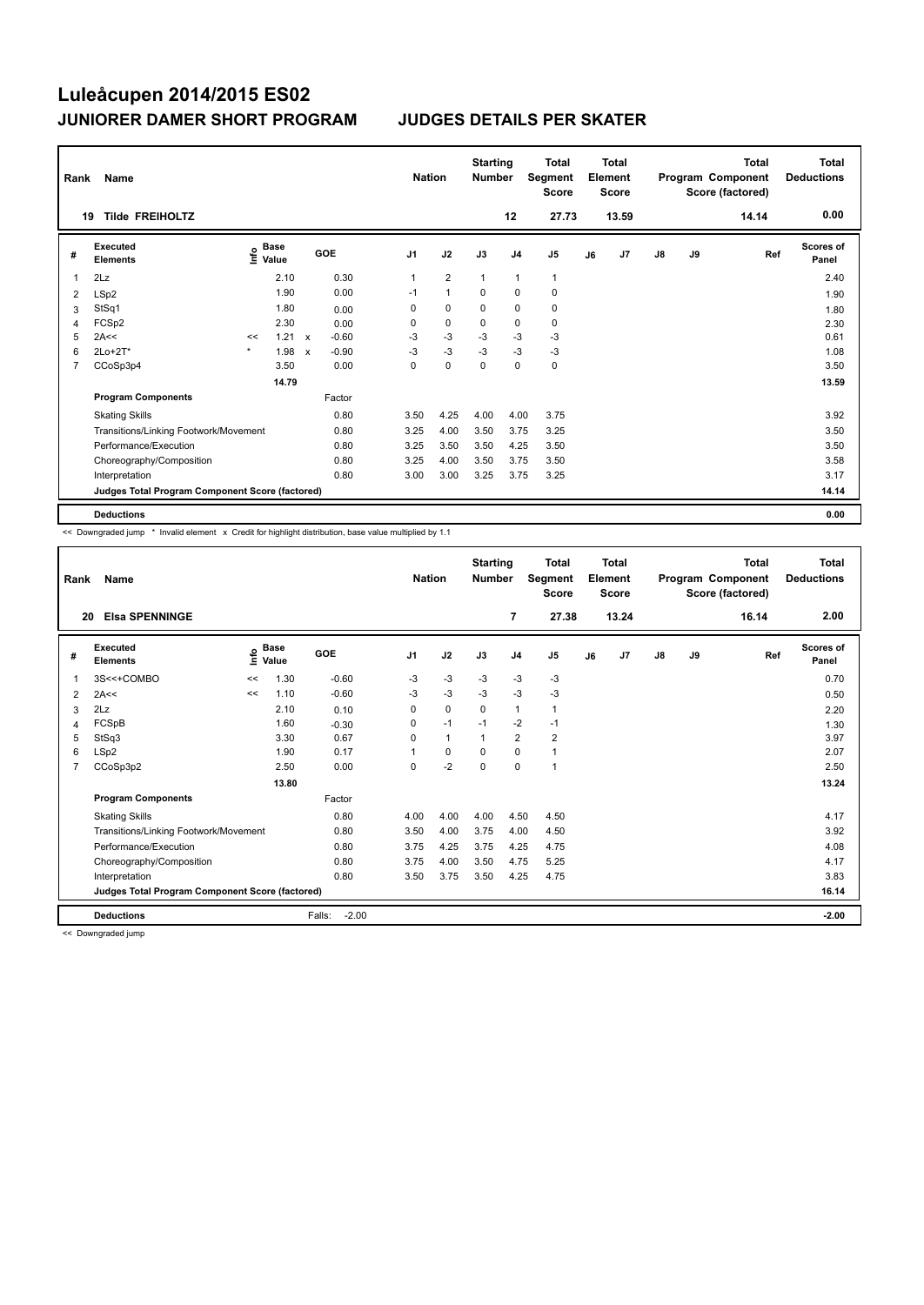| Rank           | Name                                            |      |               |              |            | <b>Nation</b>  |              | <b>Starting</b><br><b>Number</b> |                | <b>Total</b><br>Segment<br><b>Score</b> |    | Total<br>Element<br><b>Score</b> |               |    | Total<br>Program Component<br>Score (factored) | <b>Total</b><br><b>Deductions</b> |
|----------------|-------------------------------------------------|------|---------------|--------------|------------|----------------|--------------|----------------------------------|----------------|-----------------------------------------|----|----------------------------------|---------------|----|------------------------------------------------|-----------------------------------|
| 21             | <b>Ebba LINDEVRET</b>                           |      |               |              |            |                |              |                                  | 10             | 27.23                                   |    | 13.51                            |               |    | 14.72                                          | 1.00                              |
| #              | Executed<br><b>Elements</b>                     | lnfo | Base<br>Value |              | <b>GOE</b> | J <sub>1</sub> | J2           | J3                               | J <sub>4</sub> | J <sub>5</sub>                          | J6 | J7                               | $\mathsf{J}8$ | J9 | Ref                                            | <b>Scores of</b><br>Panel         |
| 1              | 3S<<+COMBO                                      | <<   | 1.30          |              | $-0.60$    | $-3$           | $-3$         | $-3$                             | $-3$           | $-3$                                    |    |                                  |               |    |                                                | 0.70                              |
| 2              | 2A<<                                            | <<   | 1.10          |              | $-0.60$    | $-3$           | $-3$         | $-3$                             | $-3$           | $-3$                                    |    |                                  |               |    |                                                | 0.50                              |
| 3              | FCSp1                                           |      | 1.90          |              | $-0.10$    | 0              | $-2$         | $-1$                             | $\mathbf 0$    | $\mathbf{1}$                            |    |                                  |               |    |                                                | 1.80                              |
| 4              | LSp2                                            |      | 1.90          |              | 0.00       | 0              | $\mathbf{1}$ | 0                                | $\mathbf 0$    | 0                                       |    |                                  |               |    |                                                | 1.90                              |
| 5              | StSq2                                           |      | 2.60          |              | 0.00       | $\Omega$       | $\mathbf 0$  | $\Omega$                         | $\mathbf 0$    | 0                                       |    |                                  |               |    |                                                | 2.60                              |
| 6              | 2Lz                                             |      | 2.31          | $\mathsf{x}$ | 0.20       | $\Omega$       | $\mathbf{1}$ |                                  | 0              | $\mathbf{1}$                            |    |                                  |               |    |                                                | 2.51                              |
| $\overline{7}$ | CCoSp3p4                                        |      | 3.50          |              | 0.00       | 1              | $\mathbf 0$  | $\Omega$                         | $\Omega$       | $-1$                                    |    |                                  |               |    |                                                | 3.50                              |
|                |                                                 |      | 14.61         |              |            |                |              |                                  |                |                                         |    |                                  |               |    |                                                | 13.51                             |
|                | <b>Program Components</b>                       |      |               |              | Factor     |                |              |                                  |                |                                         |    |                                  |               |    |                                                |                                   |
|                | <b>Skating Skills</b>                           |      |               |              | 0.80       | 3.75           | 3.75         | 3.75                             | 4.25           | 4.00                                    |    |                                  |               |    |                                                | 3.83                              |
|                | Transitions/Linking Footwork/Movement           |      |               |              | 0.80       | 3.50           | 3.50         | 3.50                             | 4.00           | 3.75                                    |    |                                  |               |    |                                                | 3.58                              |
|                | Performance/Execution                           |      |               |              | 0.80       | 3.50           | 3.50         | 3.50                             | 4.00           | 4.00                                    |    |                                  |               |    |                                                | 3.67                              |
|                | Choreography/Composition                        |      |               |              | 0.80       | 3.25           | 3.75         | 3.25                             | 4.25           | 4.25                                    |    |                                  |               |    |                                                | 3.75                              |
|                | Interpretation                                  |      |               |              | 0.80       | 3.25           | 3.75         | 3.25                             | 3.75           | 4.00                                    |    |                                  |               |    |                                                | 3.58                              |
|                | Judges Total Program Component Score (factored) |      |               |              |            |                |              |                                  |                |                                         |    |                                  |               |    |                                                | 14.72                             |
|                | <b>Deductions</b>                               |      |               | Falls:       | $-1.00$    |                |              |                                  |                |                                         |    |                                  |               |    |                                                | $-1.00$                           |

<< Downgraded jump x Credit for highlight distribution, base value multiplied by 1.1

| Rank           | Name                                            |       |                      |              |         | <b>Nation</b>  |              | <b>Starting</b><br><b>Number</b> |                | <b>Total</b><br>Segment<br><b>Score</b> |    | Total<br>Element<br><b>Score</b> |               |    | Total<br>Program Component<br>Score (factored) | <b>Total</b><br><b>Deductions</b> |
|----------------|-------------------------------------------------|-------|----------------------|--------------|---------|----------------|--------------|----------------------------------|----------------|-----------------------------------------|----|----------------------------------|---------------|----|------------------------------------------------|-----------------------------------|
|                | Sigrid BRUNÉR<br>22                             |       |                      |              |         |                |              |                                  | 14             | 26.79                                   |    | 13.65                            |               |    | 14.14                                          | 1.00                              |
| #              | <b>Executed</b><br><b>Elements</b>              | ۴o    | <b>Base</b><br>Value |              | GOE     | J <sub>1</sub> | J2           | J3                               | J <sub>4</sub> | J5                                      | J6 | J7                               | $\mathsf{J}8$ | J9 | Ref                                            | <b>Scores of</b><br>Panel         |
| 1              | 2A<                                             | $\,<$ | 2.30                 |              | $-1.50$ | $-3$           | $-3$         | $-3$                             | $-3$           | $-3$                                    |    |                                  |               |    |                                                | 0.80                              |
| 2              | $3S < +2T$                                      | <<    | 2.60                 |              | $-0.60$ | $-3$           | $-3$         | $-3$                             | $-3$           | $-3$                                    |    |                                  |               |    |                                                | 2.00                              |
| 3              | FCSp2                                           |       | 2.30                 |              | 0.00    | 0              | $\mathbf 0$  | 0                                | $\mathbf{1}$   | 0                                       |    |                                  |               |    |                                                | 2.30                              |
| 4              | LSp3                                            |       | 2.40                 |              | 0.00    | 0              | $\mathbf{1}$ | $\Omega$                         | 0              | $-1$                                    |    |                                  |               |    |                                                | 2.40                              |
| 5              | StSq2                                           |       | 2.60                 |              | 0.00    | 0              | 0            | 0                                | $\mathbf{1}$   | 0                                       |    |                                  |               |    |                                                | 2.60                              |
| 6              | 2Lze                                            | e     | 1.65                 | $\mathsf{x}$ | $-0.60$ | $-2$           | $-2$         | $-2$                             | $-2$           | $-2$                                    |    |                                  |               |    |                                                | 1.05                              |
| $\overline{7}$ | CCoSp3p2                                        |       | 2.50                 |              | 0.00    | $\Omega$       | $-1$         | $\Omega$                         | $\Omega$       | 0                                       |    |                                  |               |    |                                                | 2.50                              |
|                |                                                 |       | 16.35                |              |         |                |              |                                  |                |                                         |    |                                  |               |    |                                                | 13.65                             |
|                | <b>Program Components</b>                       |       |                      |              | Factor  |                |              |                                  |                |                                         |    |                                  |               |    |                                                |                                   |
|                | <b>Skating Skills</b>                           |       |                      |              | 0.80    | 3.50           | 4.25         | 3.50                             | 4.00           | 3.75                                    |    |                                  |               |    |                                                | 3.75                              |
|                | Transitions/Linking Footwork/Movement           |       |                      |              | 0.80    | 3.25           | 3.75         | 3.25                             | 3.75           | 3.00                                    |    |                                  |               |    |                                                | 3.42                              |
|                | Performance/Execution                           |       |                      |              | 0.80    | 3.50           | 4.00         | 3.25                             | 4.00           | 3.50                                    |    |                                  |               |    |                                                | 3.67                              |
|                | Choreography/Composition                        |       |                      |              | 0.80    | 3.25           | 3.75         | 3.00                             | 4.50           | 3.75                                    |    |                                  |               |    |                                                | 3.58                              |
|                | Interpretation                                  |       |                      |              | 0.80    | 3.25           | 3.25         | 3.25                             | 3.75           | 3.25                                    |    |                                  |               |    |                                                | 3.25                              |
|                | Judges Total Program Component Score (factored) |       |                      |              |         |                |              |                                  |                |                                         |    |                                  |               |    |                                                | 14.14                             |
|                | <b>Deductions</b>                               |       |                      | Falls:       | $-1.00$ |                |              |                                  |                |                                         |    |                                  |               |    |                                                | $-1.00$                           |
|                |                                                 |       |                      |              |         |                | .            | $\cdots$                         |                |                                         |    |                                  |               |    |                                                |                                   |

<< Downgraded jump x Credit for highlight distribution, base value multiplied by 1.1 e Wrong edge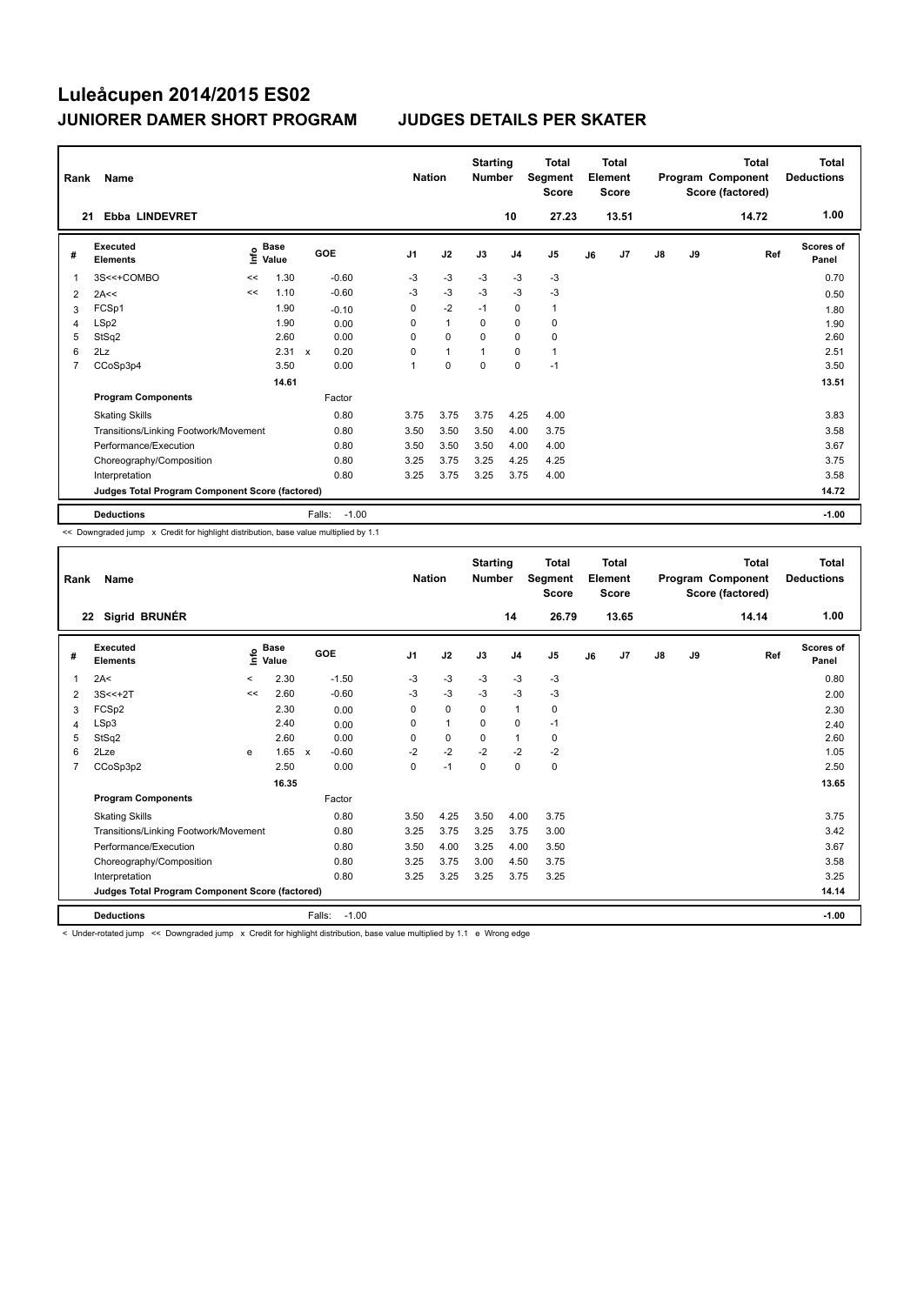| Rank           | <b>Name</b>                                     |      |                      |                   | <b>Nation</b>  |              | <b>Starting</b><br><b>Number</b> |                | Total<br>Segment<br><b>Score</b> |    | <b>Total</b><br>Element<br>Score |               |    | <b>Total</b><br>Program Component<br>Score (factored) | <b>Total</b><br><b>Deductions</b> |
|----------------|-------------------------------------------------|------|----------------------|-------------------|----------------|--------------|----------------------------------|----------------|----------------------------------|----|----------------------------------|---------------|----|-------------------------------------------------------|-----------------------------------|
| 23             | <b>Madeleine HOLMQVIST</b>                      |      |                      |                   |                |              |                                  | 25             | 26.52                            |    | 12.84                            |               |    | 14.68                                                 | 1.00                              |
| #              | Executed<br><b>Elements</b>                     | ١nf٥ | <b>Base</b><br>Value | GOE               | J <sub>1</sub> | J2           | J3                               | J <sub>4</sub> | J <sub>5</sub>                   | J6 | J <sub>7</sub>                   | $\mathsf{J}8$ | J9 | Ref                                                   | <b>Scores of</b><br>Panel         |
| 1              | 2Lze                                            | е    | 1.50                 | $-0.60$           | $-2$           | $-2$         | $-2$                             | $-2$           | $-1$                             |    |                                  |               |    |                                                       | 0.90                              |
| 2              | 2A<<                                            | <<   | 1.10                 | $-0.60$           | $-3$           | $-3$         | $-3$                             | $-3$           | $-3$                             |    |                                  |               |    |                                                       | 0.50                              |
| 3              | FCSp2                                           |      | 2.30                 | 0.00              | 0              | $\mathbf 0$  | $\mathbf 0$                      | $-2$           | $\mathbf 0$                      |    |                                  |               |    |                                                       | 2.30                              |
| $\overline{4}$ | 3Lo<<+COMBO                                     | <<   | 1.80                 | $-0.90$           | $-3$           | $-3$         | $-3$                             | $-3$           | $-3$                             |    |                                  |               |    |                                                       | 0.90                              |
| 5              | LSp3                                            |      | 2.40                 | 0.17              | $\mathbf{1}$   | $\mathbf{1}$ | 0                                | $\mathbf 0$    | 0                                |    |                                  |               |    |                                                       | 2.57                              |
| 6              | StSq2                                           |      | 2.60                 | 0.17              | $\Omega$       | $-1$         | $\mathbf{1}$                     | 0              | $\mathbf{1}$                     |    |                                  |               |    |                                                       | 2.77                              |
| $\overline{7}$ | CCoSp3p3                                        |      | 3.00                 | $-0.10$           | 0              | $-1$         | $\mathbf 0$                      | $-2$           | $\mathbf 0$                      |    |                                  |               |    |                                                       | 2.90                              |
|                |                                                 |      | 14.70                |                   |                |              |                                  |                |                                  |    |                                  |               |    |                                                       | 12.84                             |
|                | <b>Program Components</b>                       |      |                      | Factor            |                |              |                                  |                |                                  |    |                                  |               |    |                                                       |                                   |
|                | <b>Skating Skills</b>                           |      |                      | 0.80              | 3.75           | 3.50         | 3.75                             | 3.75           | 4.00                             |    |                                  |               |    |                                                       | 3.75                              |
|                | Transitions/Linking Footwork/Movement           |      |                      | 0.80              | 3.50           | 3.50         | 3.50                             | 3.00           | 3.75                             |    |                                  |               |    |                                                       | 3.50                              |
|                | Performance/Execution                           |      |                      | 0.80              | 3.75           | 3.75         | 3.50                             | 3.75           | 4.25                             |    |                                  |               |    |                                                       | 3.75                              |
|                | Choreography/Composition                        |      |                      | 0.80              | 3.50           | 3.75         | 3.25                             | 3.75           | 4.50                             |    |                                  |               |    |                                                       | 3.67                              |
|                | Interpretation                                  |      |                      | 0.80              | 3.50           | 3.75         | 3.25                             | 3.75           | 4.50                             |    |                                  |               |    |                                                       | 3.67                              |
|                | Judges Total Program Component Score (factored) |      |                      |                   |                |              |                                  |                |                                  |    |                                  |               |    |                                                       | 14.68                             |
|                | <b>Deductions</b>                               |      |                      | $-1.00$<br>Falls: |                |              |                                  |                |                                  |    |                                  |               |    |                                                       | $-1.00$                           |

<< Downgraded jump e Wrong edge

| Rank           | Name                                            |         | <b>Nation</b>        |        | <b>Starting</b><br><b>Number</b> |                | <b>Total</b><br>Segment<br><b>Score</b> |          | <b>Total</b><br>Element<br><b>Score</b> |                |    | <b>Total</b><br>Program Component<br>Score (factored) | <b>Total</b><br><b>Deductions</b> |    |       |                           |
|----------------|-------------------------------------------------|---------|----------------------|--------|----------------------------------|----------------|-----------------------------------------|----------|-----------------------------------------|----------------|----|-------------------------------------------------------|-----------------------------------|----|-------|---------------------------|
|                | <b>Ildi ADOK</b><br>24                          |         |                      |        |                                  |                |                                         |          | 18                                      | 25.97          |    | 13.11                                                 |                                   |    | 13.86 | 1.00                      |
| #              | <b>Executed</b><br><b>Elements</b>              | Life    | <b>Base</b><br>Value |        | GOE                              | J <sub>1</sub> | J2                                      | J3       | J <sub>4</sub>                          | J <sub>5</sub> | J6 | J7                                                    | J8                                | J9 | Ref   | <b>Scores of</b><br>Panel |
| 1              | 2A<                                             | $\,<\,$ | 2.30                 |        | $-1.50$                          | $-3$           | $-3$                                    | $-3$     | $-3$                                    | $-3$           |    |                                                       |                                   |    |       | 0.80                      |
| 2              | 3S<<+COMBO                                      | <<      | 1.30                 |        | $-0.60$                          | $-3$           | $-3$                                    | $-3$     | $-3$                                    | $-3$           |    |                                                       |                                   |    |       | 0.70                      |
| 3              | FCSp2                                           |         | 2.30                 |        | 0.00                             | 1              | $\mathbf 0$                             | $-1$     | $\mathbf 0$                             | 0              |    |                                                       |                                   |    |       | 2.30                      |
| 4              | LSp1                                            |         | 1.50                 |        | $-0.10$                          | $-1$           | $\Omega$                                | $\Omega$ | $-1$                                    | 0              |    |                                                       |                                   |    |       | 1.40                      |
| 5              | StSq2                                           |         | 2.60                 |        | 0.00                             | 0              | $\mathbf 0$                             | 0        | $\mathbf 0$                             | 0              |    |                                                       |                                   |    |       | 2.60                      |
| 6              | 2Lz                                             |         | 2.31 x               |        | 0.00                             | $\Omega$       | $\mathbf 0$                             | $\Omega$ | 0                                       | 0              |    |                                                       |                                   |    |       | 2.31                      |
| $\overline{7}$ | CCoSp3p3                                        |         | 3.00                 |        | 0.00                             | 1              | $\mathbf 0$                             | $\Omega$ | $\mathbf 0$                             | 0              |    |                                                       |                                   |    |       | 3.00                      |
|                |                                                 |         | 15.31                |        |                                  |                |                                         |          |                                         |                |    |                                                       |                                   |    |       | 13.11                     |
|                | <b>Program Components</b>                       |         |                      |        | Factor                           |                |                                         |          |                                         |                |    |                                                       |                                   |    |       |                           |
|                | <b>Skating Skills</b>                           |         |                      |        | 0.80                             | 3.25           | 4.00                                    | 3.25     | 3.75                                    | 3.75           |    |                                                       |                                   |    |       | 3.58                      |
|                | Transitions/Linking Footwork/Movement           |         |                      |        | 0.80                             | 3.00           | 3.75                                    | 3.25     | 3.50                                    | 3.25           |    |                                                       |                                   |    |       | 3.33                      |
|                | Performance/Execution                           |         |                      |        | 0.80                             | 3.00           | 4.00                                    | 3.50     | 3.75                                    | 3.50           |    |                                                       |                                   |    |       | 3.58                      |
|                | Choreography/Composition                        |         |                      |        | 0.80                             | 3.25           | 3.50                                    | 3.00     | 3.75                                    | 3.50           |    |                                                       |                                   |    |       | 3.42                      |
|                | Interpretation                                  |         |                      |        | 0.80                             | 2.75           | 3.75                                    | 3.00     | 3.75                                    | 3.50           |    |                                                       |                                   |    |       | 3.42                      |
|                | Judges Total Program Component Score (factored) |         |                      |        |                                  |                |                                         |          |                                         |                |    |                                                       |                                   |    |       | 13.86                     |
|                | <b>Deductions</b>                               |         |                      | Falls: | $-1.00$                          |                |                                         |          |                                         |                |    |                                                       |                                   |    |       | $-1.00$                   |
|                |                                                 |         |                      |        |                                  | .              |                                         |          |                                         |                |    |                                                       |                                   |    |       |                           |

<< Downgraded jump x Credit for highlight distribution, base value multiplied by 1.1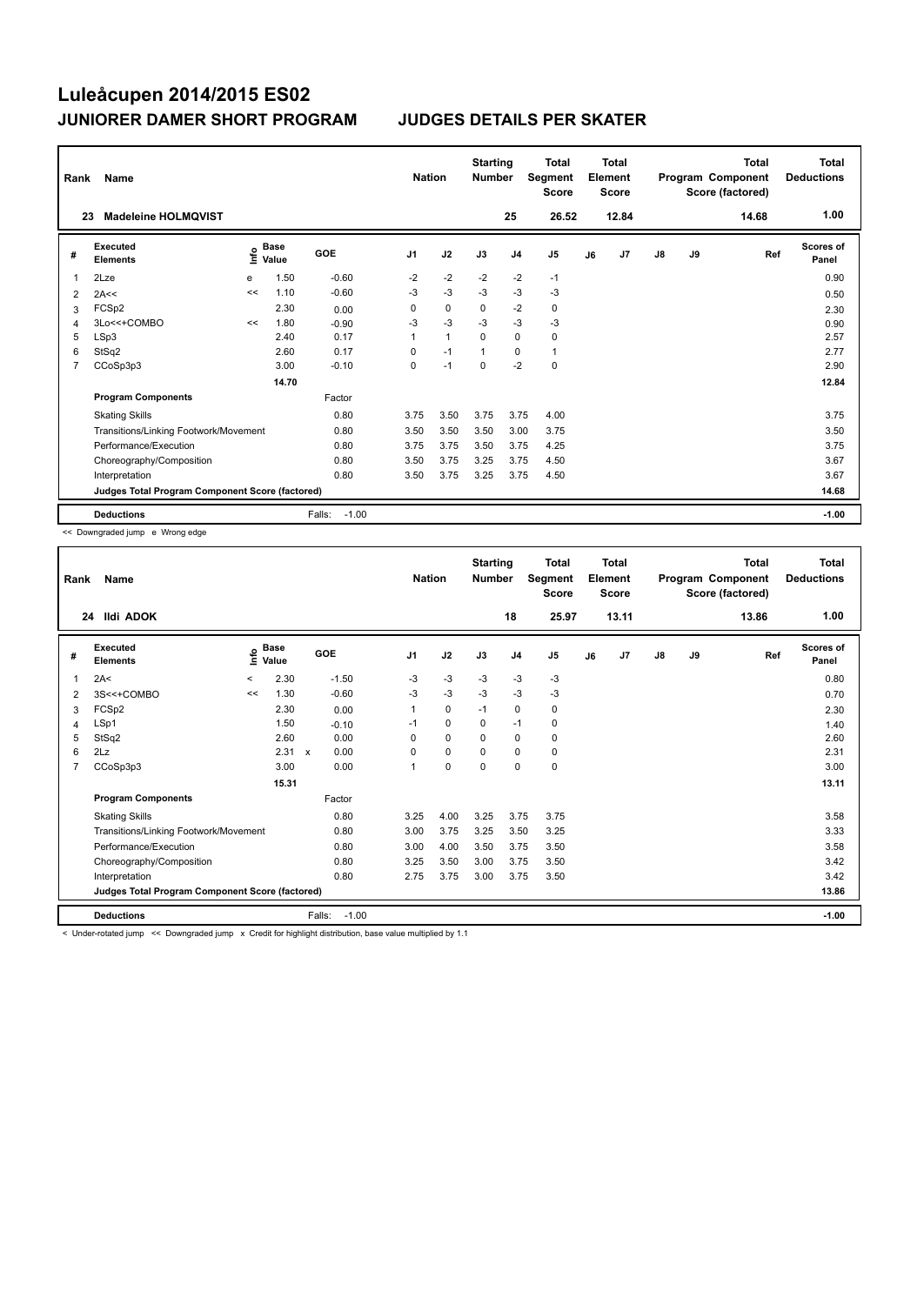| Rank                                            | Name                                  |      |                      |              |         | <b>Nation</b>  |                | <b>Starting</b><br><b>Number</b> |                | <b>Total</b><br>Segment<br><b>Score</b> |    | <b>Total</b><br>Element<br><b>Score</b> |               |    | Total<br>Program Component<br>Score (factored) | Total<br><b>Deductions</b> |
|-------------------------------------------------|---------------------------------------|------|----------------------|--------------|---------|----------------|----------------|----------------------------------|----------------|-----------------------------------------|----|-----------------------------------------|---------------|----|------------------------------------------------|----------------------------|
|                                                 | Johanna FORSBERG<br>25                |      |                      |              |         |                |                |                                  | 13             | 25.94                                   |    | 12.88                                   |               |    | 14.06                                          | 1.00                       |
| #                                               | Executed<br><b>Elements</b>           | lnfo | <b>Base</b><br>Value |              | GOE     | J <sub>1</sub> | J2             | J3                               | J <sub>4</sub> | J <sub>5</sub>                          | J6 | J7                                      | $\mathsf{J}8$ | J9 | Ref                                            | <b>Scores of</b><br>Panel  |
| $\overline{1}$                                  | 2A<<                                  | <<   | 1.10                 |              | $-0.60$ | -3             | $-3$           | $-3$                             | $-3$           | $-3$                                    |    |                                         |               |    |                                                | 0.50                       |
| 2                                               | FCSp1                                 |      | 1.90                 |              | 0.00    | 0              | $\mathbf 0$    | $\mathbf 0$                      | $-1$           | 0                                       |    |                                         |               |    |                                                | 1.90                       |
| 3                                               | 3Lo<<+COMBO                           | <<   | 1.80                 |              | $-0.90$ | -3             | $-3$           | $-3$                             | $-3$           | $-3$                                    |    |                                         |               |    |                                                | 0.90                       |
| 4                                               | CCoSp3p2                              |      | 2.50                 |              | 0.00    | 0              | 0              | 0                                | $-1$           | 0                                       |    |                                         |               |    |                                                | 2.50                       |
| 5                                               | StSq2                                 |      | 2.60                 |              | 0.00    | $\mathbf 0$    | $-1$           | $\Omega$                         | $\mathbf 0$    | $\mathbf 0$                             |    |                                         |               |    |                                                | 2.60                       |
| 6                                               | 2Lz                                   |      | 2.31                 | $\mathsf{x}$ | $-0.40$ | $-1$           | $-1$           | $-2$                             | $-2$           | $-1$                                    |    |                                         |               |    |                                                | 1.91                       |
| $\overline{7}$                                  | LSp3                                  |      | 2.40                 |              | 0.17    | 0              | $\overline{1}$ | 0                                | $\mathbf{1}$   | $\pmb{0}$                               |    |                                         |               |    |                                                | 2.57                       |
|                                                 |                                       |      | 14.61                |              |         |                |                |                                  |                |                                         |    |                                         |               |    |                                                | 12.88                      |
|                                                 | <b>Program Components</b>             |      |                      |              | Factor  |                |                |                                  |                |                                         |    |                                         |               |    |                                                |                            |
|                                                 | <b>Skating Skills</b>                 |      |                      |              | 0.80    | 4.00           | 4.00           | 3.50                             | 3.75           | 3.50                                    |    |                                         |               |    |                                                | 3.75                       |
|                                                 | Transitions/Linking Footwork/Movement |      |                      |              | 0.80    | 3.75           | 3.50           | 3.25                             | 3.25           | 3.00                                    |    |                                         |               |    |                                                | 3.33                       |
|                                                 | Performance/Execution                 |      |                      |              | 0.80    | 3.75           | 3.50           | 3.75                             | 3.75           | 3.50                                    |    |                                         |               |    |                                                | 3.67                       |
|                                                 | Choreography/Composition              |      |                      |              | 0.80    | 3.50           | 3.25           | 3.50                             | 4.00           | 3.50                                    |    |                                         |               |    |                                                | 3.50                       |
|                                                 | Interpretation                        |      |                      |              | 0.80    | 3.25           | 3.50           | 3.25                             | 3.75           | 3.25                                    |    |                                         |               |    |                                                | 3.33                       |
| Judges Total Program Component Score (factored) |                                       |      |                      |              |         |                |                |                                  |                |                                         |    | 14.06                                   |               |    |                                                |                            |
|                                                 | <b>Deductions</b>                     |      |                      | Falls:       | $-1.00$ |                |                |                                  |                |                                         |    |                                         |               |    |                                                | $-1.00$                    |

<< Downgraded jump x Credit for highlight distribution, base value multiplied by 1.1 ! Not clear edge

| Rank           | Name                                            | <b>Nation</b> |                      | <b>Starting</b><br><b>Number</b> |                | <b>Total</b><br>Segment<br><b>Score</b> | Total<br>Element<br><b>Score</b> |                | Total<br>Program Component<br>Score (factored) |    |       | <b>Total</b><br><b>Deductions</b> |    |       |                           |
|----------------|-------------------------------------------------|---------------|----------------------|----------------------------------|----------------|-----------------------------------------|----------------------------------|----------------|------------------------------------------------|----|-------|-----------------------------------|----|-------|---------------------------|
| 26             | <b>Danielle KRISTENSSON</b>                     |               |                      |                                  |                |                                         |                                  | 29             | 25.76                                          |    | 13.54 |                                   |    | 13.22 | 1.00                      |
| #              | Executed<br><b>Elements</b>                     | ۴o            | <b>Base</b><br>Value | <b>GOE</b>                       | J <sub>1</sub> | J2                                      | J3                               | J <sub>4</sub> | J5                                             | J6 | J7    | $\mathsf{J}8$                     | J9 | Ref   | <b>Scores of</b><br>Panel |
| 1              | 2A<                                             | $\prec$       | 2.30                 | $-1.50$                          | $-3$           | $-3$                                    | $-3$                             | $-3$           | $-3$                                           |    |       |                                   |    |       | 0.80                      |
| 2              | 3S<<+COMBO                                      | <<            | 1.30                 | $-0.60$                          | -3             | $-3$                                    | $-3$                             | $-3$           | $-3$                                           |    |       |                                   |    |       | 0.70                      |
| 3              | LSp1                                            |               | 1.50                 | 0.50                             | 0              | $\mathbf{1}$                            | $\mathbf{1}$                     | $\mathbf{1}$   | 1                                              |    |       |                                   |    |       | 2.00                      |
| 4              | StSq2                                           |               | 2.60                 | $-0.17$                          | 0              | $-1$                                    | $-1$                             | $\mathbf 0$    | 0                                              |    |       |                                   |    |       | 2.43                      |
| 5              | 2Lz                                             |               | 2.31                 | 0.00<br>$\mathsf{x}$             | $\Omega$       | $-1$                                    | $\Omega$                         | $\Omega$       | 0                                              |    |       |                                   |    |       | 2.31                      |
| 6              | CCoSp3p3                                        |               | 3.00                 | 0.00                             | 0              | $\pmb{0}$                               | 0                                | $\mathbf 0$    | 0                                              |    |       |                                   |    |       | 3.00                      |
| $\overline{7}$ | FCSp2                                           |               | 2.30                 | 0.00                             | $\Omega$       | $-2$                                    | $\Omega$                         | $\Omega$       | 0                                              |    |       |                                   |    |       | 2.30                      |
|                |                                                 |               | 15.31                |                                  |                |                                         |                                  |                |                                                |    |       |                                   |    |       | 13.54                     |
|                | <b>Program Components</b>                       |               |                      | Factor                           |                |                                         |                                  |                |                                                |    |       |                                   |    |       |                           |
|                | <b>Skating Skills</b>                           |               |                      | 0.80                             | 3.25           | 3.25                                    | 3.75                             | 4.00           | 4.25                                           |    |       |                                   |    |       | 3.67                      |
|                | Transitions/Linking Footwork/Movement           |               |                      | 0.80                             | 2.75           | 2.75                                    | 3.25                             | 3.25           | 3.75                                           |    |       |                                   |    |       | 3.08                      |
|                | Performance/Execution                           |               |                      | 0.80                             | 3.00           | 3.25                                    | 3.50                             | 3.50           | 4.00                                           |    |       |                                   |    |       | 3.42                      |
|                | Choreography/Composition                        |               |                      | 0.80                             | 2.75           | 3.00                                    | 3.25                             | 3.25           | 4.00                                           |    |       |                                   |    |       | 3.17                      |
|                | Interpretation                                  |               |                      | 0.80                             | 2.75           | 2.75                                    | 3.50                             | 3.25           | 3.75                                           |    |       |                                   |    |       | 3.17                      |
|                | Judges Total Program Component Score (factored) |               |                      |                                  |                |                                         |                                  |                |                                                |    |       |                                   |    |       | 13.22                     |
|                | <b>Deductions</b>                               |               |                      | Falls:<br>$-1.00$                |                |                                         |                                  |                |                                                |    |       |                                   |    |       | $-1.00$                   |

< Under-rotated jump << Downgraded jump x Credit for highlight distribution, base value multiplied by 1.1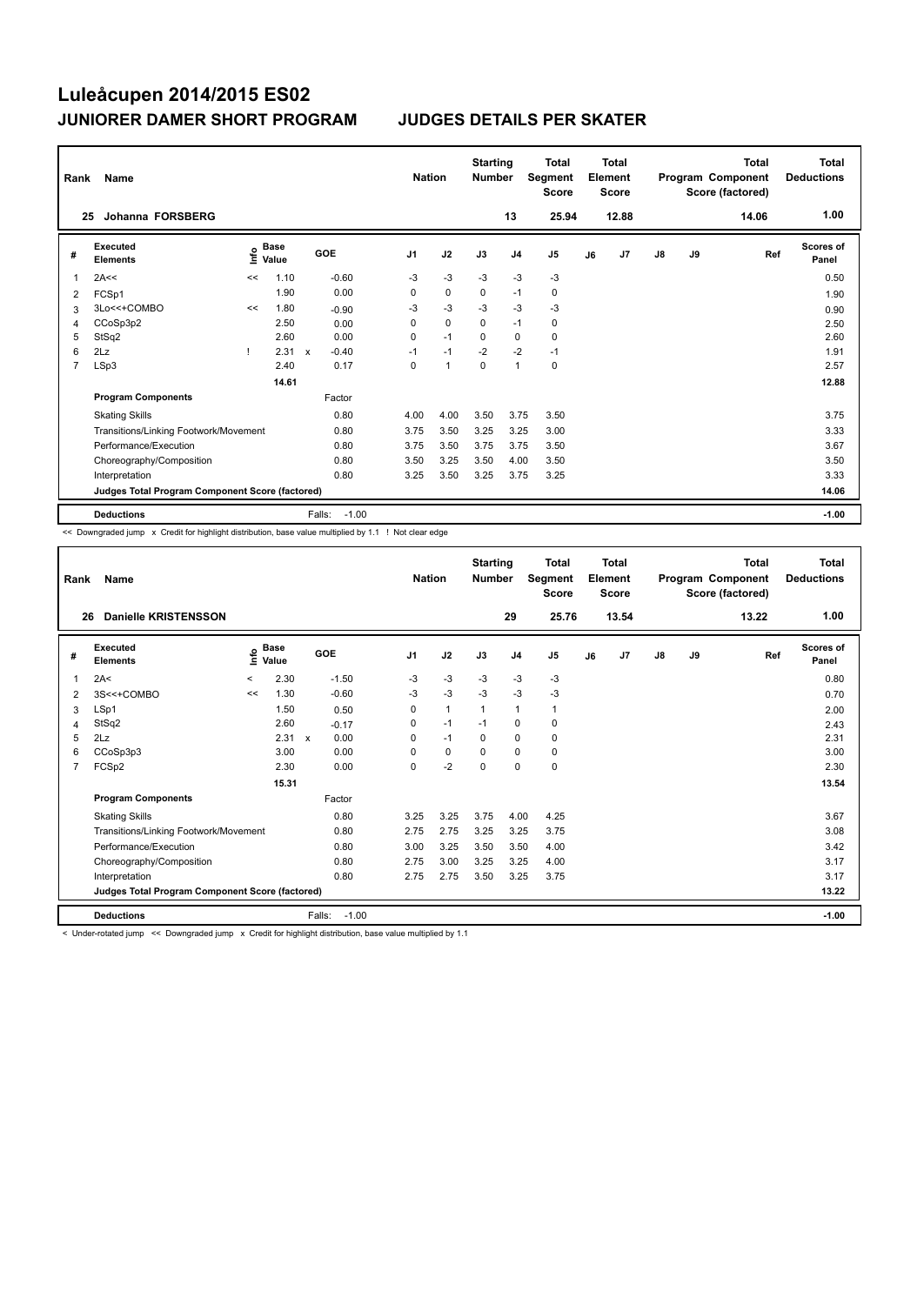| Rank           | Name                                            |    | <b>Nation</b>                      |              | <b>Starting</b><br><b>Total</b><br>Segment<br><b>Number</b><br><b>Score</b> |                | <b>Total</b><br>Element<br><b>Score</b> |             |                |                | Total<br>Program Component<br>Score (factored) | Total<br><b>Deductions</b> |               |    |       |                           |
|----------------|-------------------------------------------------|----|------------------------------------|--------------|-----------------------------------------------------------------------------|----------------|-----------------------------------------|-------------|----------------|----------------|------------------------------------------------|----------------------------|---------------|----|-------|---------------------------|
| 27             | <b>Vilma LEJONBERG</b>                          |    |                                    |              |                                                                             |                |                                         |             | 24             | 25.63          |                                                | 11.91                      |               |    | 13.72 | 0.00                      |
| #              | Executed<br><b>Elements</b>                     |    | <b>Base</b><br>$\frac{6}{5}$ Value |              | GOE                                                                         | J <sub>1</sub> | J2                                      | J3          | J <sub>4</sub> | J <sub>5</sub> | J6                                             | J7                         | $\mathsf{J}8$ | J9 | Ref   | <b>Scores of</b><br>Panel |
| $\overline{1}$ | 2A<<                                            | << | 1.10                               |              | $-0.60$                                                                     | -3             | $-3$                                    | -3          | -3             | $-3$           |                                                |                            |               |    |       | 0.50                      |
| 2              | 3S<<+COMBO                                      | << | 1.30                               |              | $-0.60$                                                                     | $-3$           | $-3$                                    | $-3$        | $-3$           | $-3$           |                                                |                            |               |    |       | 0.70                      |
| 3              | LSp3                                            |    | 2.40                               |              | 0.00                                                                        | 0              | $\mathbf{1}$                            | 0           | $\mathbf 0$    | 0              |                                                |                            |               |    |       | 2.40                      |
| 4              | CCoSp2p2                                        |    | 1.80                               |              | $-0.50$                                                                     | $-1$           | $-2$                                    | $-1$        | $-2$           | $-2$           |                                                |                            |               |    |       | 1.30                      |
| 5              | 2Lz                                             |    | 2.31                               | $\mathsf{x}$ | 0.20                                                                        | $\Omega$       | $\mathbf{1}$                            | $\Omega$    | $\mathbf{1}$   | 1              |                                                |                            |               |    |       | 2.51                      |
| 6              | FCSp1                                           |    | 1.90                               |              | 0.00                                                                        | 0              | $\mathbf 0$                             | 0           | $\mathbf 0$    | 0              |                                                |                            |               |    |       | 1.90                      |
| $\overline{7}$ | StSq2                                           |    | 2.60                               |              | 0.00                                                                        | 0              | $\mathbf 0$                             | $\mathbf 0$ | $\mathbf 0$    | $\mathbf{1}$   |                                                |                            |               |    |       | 2.60                      |
|                |                                                 |    | 13.41                              |              |                                                                             |                |                                         |             |                |                |                                                |                            |               |    |       | 11.91                     |
|                | <b>Program Components</b>                       |    |                                    |              | Factor                                                                      |                |                                         |             |                |                |                                                |                            |               |    |       |                           |
|                | <b>Skating Skills</b>                           |    |                                    |              | 0.80                                                                        | 3.25           | 3.75                                    | 3.25        | 3.75           | 4.50           |                                                |                            |               |    |       | 3.58                      |
|                | Transitions/Linking Footwork/Movement           |    |                                    |              | 0.80                                                                        | 3.00           | 3.50                                    | 3.25        | 3.00           | 4.25           |                                                |                            |               |    |       | 3.25                      |
|                | Performance/Execution                           |    |                                    |              | 0.80                                                                        | 3.00           | 3.50                                    | 3.50        | 3.75           | 4.75           |                                                |                            |               |    |       | 3.58                      |
|                | Choreography/Composition                        |    |                                    |              | 0.80                                                                        | 3.00           | 3.50                                    | 3.25        | 4.00           | 4.50           |                                                |                            |               |    |       | 3.58                      |
|                | Interpretation                                  |    |                                    |              | 0.80                                                                        | 2.75           | 3.25                                    | 3.00        | 3.25           | 4.25           |                                                |                            |               |    |       | 3.17                      |
|                | Judges Total Program Component Score (factored) |    |                                    |              |                                                                             |                |                                         |             |                |                |                                                |                            |               |    |       | 13.72                     |
|                | <b>Deductions</b>                               |    |                                    |              |                                                                             |                |                                         |             |                |                |                                                |                            |               |    |       | 0.00                      |

<< Downgraded jump x Credit for highlight distribution, base value multiplied by 1.1

| Rank | Name                                            | <b>Nation</b> |                      | <b>Starting</b><br><b>Number</b> |                | <b>Total</b><br>Segment<br><b>Score</b> | <b>Total</b><br>Element<br><b>Score</b> |                | Total<br>Program Component<br>Score (factored) |    |                | <b>Total</b><br><b>Deductions</b> |    |       |                           |
|------|-------------------------------------------------|---------------|----------------------|----------------------------------|----------------|-----------------------------------------|-----------------------------------------|----------------|------------------------------------------------|----|----------------|-----------------------------------|----|-------|---------------------------|
| 28   | <b>Esmeralda ANDERSSON</b>                      |               |                      |                                  |                |                                         |                                         | 6              | 25.07                                          |    | 11.03          |                                   |    | 15.04 | 1.00                      |
| #    | Executed<br><b>Elements</b>                     | ۴ô            | <b>Base</b><br>Value | GOE                              | J <sub>1</sub> | J2                                      | J3                                      | J <sub>4</sub> | J <sub>5</sub>                                 | J6 | J <sub>7</sub> | $\mathsf{J}8$                     | J9 | Ref   | <b>Scores of</b><br>Panel |
| 1    | 3Lo<<+COMBO                                     | <<            | 1.80                 | $-0.90$                          | $-3$           | $-3$                                    | $-3$                                    | $-3$           | $-3$                                           |    |                |                                   |    |       | 0.90                      |
| 2    | 2A<<                                            | <<            | 1.10                 | $-0.60$                          | $-3$           | $-3$                                    | $-3$                                    | $-3$           | $-3$                                           |    |                |                                   |    |       | 0.50                      |
| 3    | FCSp1V1                                         |               | 1.30                 | $-0.50$                          | $-1$           | $-2$                                    | $-2$                                    | $-3$           | $-1$                                           |    |                |                                   |    |       | 0.80                      |
| 4    | LSp2                                            |               | 1.90                 | 0.50                             |                | $\mathbf{1}$                            | 1                                       | $\mathbf{1}$   | 0                                              |    |                |                                   |    |       | 2.40                      |
| 5    | CCoSp3p4                                        |               | 3.50                 | 0.33                             |                | 0                                       | $\Omega$                                | $\mathbf{1}$   |                                                |    |                |                                   |    |       | 3.83                      |
| 6    | StSq2                                           |               | 2.60                 | 0.00                             | $\Omega$       | $\mathbf 0$                             | $\Omega$                                | $\mathbf 0$    | 1                                              |    |                |                                   |    |       | 2.60                      |
|      |                                                 |               | 12.20                |                                  |                |                                         |                                         |                |                                                |    |                |                                   |    |       | 11.03                     |
|      | <b>Program Components</b>                       |               |                      | Factor                           |                |                                         |                                         |                |                                                |    |                |                                   |    |       |                           |
|      | <b>Skating Skills</b>                           |               |                      | 0.80                             | 3.75           | 3.00                                    | 4.00                                    | 4.25           | 4.25                                           |    |                |                                   |    |       | 4.00                      |
|      | Transitions/Linking Footwork/Movement           |               |                      | 0.80                             | 3.25           | 2.50                                    | 3.75                                    | 4.00           | 3.75                                           |    |                |                                   |    |       | 3.58                      |
|      | Performance/Execution                           |               |                      | 0.80                             | 3.50           | 3.25                                    | 4.00                                    | 4.00           | 4.25                                           |    |                |                                   |    |       | 3.83                      |
|      | Choreography/Composition                        |               |                      | 0.80                             | 3.50           | 2.50                                    | 3.75                                    | 4.25           | 4.25                                           |    |                |                                   |    |       | 3.83                      |
|      | Interpretation                                  |               |                      | 0.80                             | 3.25           | 3.00                                    | 3.75                                    | 3.75           | 4.00                                           |    |                |                                   |    |       | 3.58                      |
|      | Judges Total Program Component Score (factored) |               |                      |                                  |                |                                         |                                         |                |                                                |    |                |                                   |    |       | 15.04                     |
|      | <b>Deductions</b>                               |               |                      | Falls:<br>$-1.00$                |                |                                         |                                         |                |                                                |    |                |                                   |    |       | $-1.00$                   |

<< Downgraded jump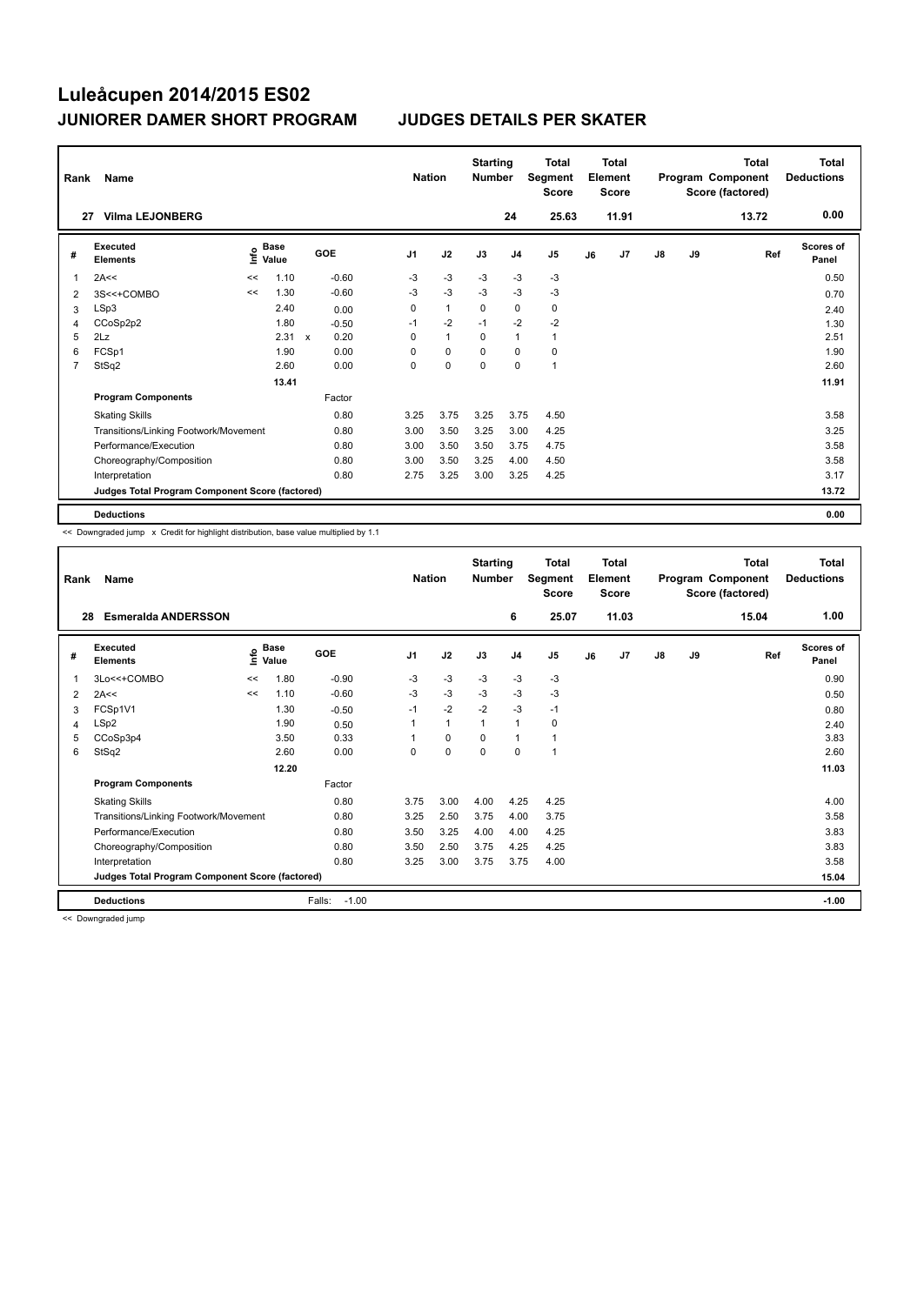| Rank                                            | Name                                  | <b>Nation</b> |                      | <b>Starting</b><br><b>Number</b> |         | <b>Total</b><br>Segment<br><b>Score</b> |              | <b>Total</b><br>Element<br><b>Score</b> |                |                | <b>Total</b><br>Program Component<br>Score (factored) | Total<br><b>Deductions</b> |               |    |       |                    |
|-------------------------------------------------|---------------------------------------|---------------|----------------------|----------------------------------|---------|-----------------------------------------|--------------|-----------------------------------------|----------------|----------------|-------------------------------------------------------|----------------------------|---------------|----|-------|--------------------|
| 29                                              | <b>Alice NYMAN</b>                    |               |                      |                                  |         |                                         |              |                                         | 20             | 24.02          |                                                       | 10.22                      |               |    | 14.80 | 1.00               |
| #                                               | Executed<br><b>Elements</b>           | ١nf٥          | <b>Base</b><br>Value | GOE                              |         | J <sub>1</sub>                          | J2           | J3                                      | J <sub>4</sub> | J <sub>5</sub> | J6                                                    | J7                         | $\mathsf{J}8$ | J9 | Ref   | Scores of<br>Panel |
| 1                                               | 3S<+COMBO                             | $\prec$       | 3.00                 |                                  | $-2.10$ | $-3$                                    | $-3$         | $-3$                                    | -3             | -3             |                                                       |                            |               |    |       | 0.90               |
| 2                                               | 2A<<                                  | <<            | 1.10                 |                                  | $-0.60$ | $-3$                                    | $-2$         | $-3$                                    | $-3$           | $-3$           |                                                       |                            |               |    |       | 0.50               |
| 3                                               | FCSp1V1                               |               | 1.30                 |                                  | $-0.60$ | 0                                       | $-2$         | $-2$                                    | $-2$           | $-2$           |                                                       |                            |               |    |       | 0.70               |
| 4                                               | StSq2                                 |               | 2.60                 |                                  | 0.50    | 1                                       | $\mathbf{1}$ | 0                                       | $\mathbf{1}$   | $\mathbf{1}$   |                                                       |                            |               |    |       | 3.10               |
| 5                                               | 2Lze                                  | e             | 1.65                 | $\mathsf{x}$                     | $-0.50$ | $-1$                                    | $-2$         | $-3$                                    | $-2$           | $-1$           |                                                       |                            |               |    |       | 1.15               |
| 6                                               | CCoSp3p2                              |               | 2.50                 |                                  | 0.17    | 1                                       | $\mathbf 0$  | $\mathbf 0$                             | $-1$           | 1              |                                                       |                            |               |    |       | 2.67               |
| $\overline{7}$                                  | LSp1                                  |               | 1.50                 |                                  | $-0.30$ | $-1$                                    | $-1$         | $-2$                                    | $-1$           | $\mathbf{1}$   |                                                       |                            |               |    |       | 1.20               |
|                                                 |                                       |               | 13.65                |                                  |         |                                         |              |                                         |                |                |                                                       |                            |               |    |       | 10.22              |
|                                                 | <b>Program Components</b>             |               |                      |                                  | Factor  |                                         |              |                                         |                |                |                                                       |                            |               |    |       |                    |
|                                                 | <b>Skating Skills</b>                 |               |                      |                                  | 0.80    | 3.75                                    | 4.00         | 3.50                                    | 3.50           | 4.50           |                                                       |                            |               |    |       | 3.75               |
|                                                 | Transitions/Linking Footwork/Movement |               |                      |                                  | 0.80    | 3.75                                    | 4.00         | 3.00                                    | 3.00           | 4.50           |                                                       |                            |               |    |       | 3.58               |
|                                                 | Performance/Execution                 |               |                      |                                  | 0.80    | 3.75                                    | 4.00         | 3.25                                    | 3.50           | 5.00           |                                                       |                            |               |    |       | 3.75               |
|                                                 | Choreography/Composition              |               |                      |                                  | 0.80    | 4.00                                    | 3.75         | 3.50                                    | 3.25           | 5.25           |                                                       |                            |               |    |       | 3.75               |
|                                                 | Interpretation                        |               |                      |                                  | 0.80    | 4.00                                    | 3.75         | 3.25                                    | 3.25           | 5.25           |                                                       |                            |               |    |       | 3.67               |
| Judges Total Program Component Score (factored) |                                       |               |                      |                                  |         |                                         |              |                                         |                |                |                                                       |                            | 14.80         |    |       |                    |
|                                                 | <b>Deductions</b>                     |               |                      | Falls:                           | $-1.00$ |                                         |              |                                         |                |                |                                                       |                            |               |    |       | $-1.00$            |

< Under-rotated jump << Downgraded jump x Credit for highlight distribution, base value multiplied by 1.1 e Wrong edge

| Rank           | Name                                            | <b>Nation</b> |                      | <b>Starting</b><br><b>Number</b>     |                | <b>Total</b><br>Segment<br><b>Score</b> |              | Total<br>Element<br><b>Score</b> |                |    | Total<br>Program Component<br>Score (factored) | <b>Total</b><br><b>Deductions</b> |      |       |                    |
|----------------|-------------------------------------------------|---------------|----------------------|--------------------------------------|----------------|-----------------------------------------|--------------|----------------------------------|----------------|----|------------------------------------------------|-----------------------------------|------|-------|--------------------|
| 30             | <b>Emma HANSSON</b>                             |               |                      |                                      |                |                                         |              | 23                               | 23.96          |    | 10.82                                          |                                   |      | 14.14 | 1.00               |
| #              | Executed<br><b>Elements</b>                     | ۴ô            | <b>Base</b><br>Value | GOE                                  | J <sub>1</sub> | J2                                      | J3           | J <sub>4</sub>                   | J <sub>5</sub> | J6 | J <sub>7</sub>                                 | $\mathsf{J}8$                     | J9   | Ref   | Scores of<br>Panel |
|                | 2A<<                                            | <<            | 1.10                 | $-0.60$                              | $-3$           | $-3$                                    | $-3$         | $-3$                             | $-3$           |    |                                                |                                   |      |       | 0.50               |
| 2              | 3S<<+COMBO                                      | <<            | 1.30                 | $-0.60$                              | $-3$           | $-3$                                    | $-3$         | $-3$                             | $-3$           |    |                                                |                                   |      |       | 0.70               |
| 3              | CCoSp3p4                                        |               | 3.50                 | 0.17                                 | 0              | $\mathbf 0$                             | $\mathbf{1}$ | 0                                | $\mathbf{1}$   |    |                                                |                                   |      |       | 3.67               |
| 4              | 2Lze                                            | e             | 1.65                 | $\boldsymbol{\mathsf{x}}$<br>$-0.60$ | $-2$           | $-2$                                    | $-2$         | $-1$                             | $-2$           |    |                                                |                                   |      |       | 1.05               |
| 5              | LSp1                                            |               | 1.50                 | $-0.10$                              | $-1$           | 0                                       | $\Omega$     | 0                                | $-1$           |    |                                                |                                   |      |       | 1.40               |
| 6              | StSq2                                           |               | 2.60                 | 0.00                                 | 0              | $-1$                                    | 0            | $\mathbf{1}$                     | 0              |    |                                                |                                   |      |       | 2.60               |
| $\overline{7}$ | FCSp1V1                                         |               | 1.30                 | $-0.40$                              | $-1$           | $-2$                                    | $-1$         | $-2$                             | $-1$           |    |                                                |                                   |      |       | 0.90               |
|                |                                                 |               | 12.95                |                                      |                |                                         |              |                                  |                |    |                                                |                                   |      |       | 10.82              |
|                | <b>Program Components</b>                       |               |                      | Factor                               |                |                                         |              |                                  |                |    |                                                |                                   |      |       |                    |
|                | <b>Skating Skills</b>                           |               |                      | 0.80                                 | 3.25           | 3.50                                    | 3.75         | 4.00                             | 4.00           |    |                                                |                                   |      |       | 3.75               |
|                | Transitions/Linking Footwork/Movement           |               |                      | 0.80                                 | 3.00           | 3.25                                    | 3.25         | 4.00                             | 3.50           |    |                                                |                                   |      |       | 3.33               |
|                | Performance/Execution                           | 0.80          | 3.00                 | 3.50                                 | 3.75           | 4.25                                    | 3.75         |                                  |                |    |                                                |                                   | 3.67 |       |                    |
|                | Choreography/Composition                        |               |                      | 0.80                                 | 3.00           | 3.25                                    | 3.50         | 3.75                             | 4.00           |    |                                                |                                   |      |       | 3.50               |
|                | Interpretation                                  |               |                      | 0.80                                 | 2.75           | 3.50                                    | 3.25         | 3.75                             | 3.50           |    |                                                |                                   |      |       | 3.42               |
|                | Judges Total Program Component Score (factored) |               |                      |                                      |                |                                         |              |                                  |                |    |                                                |                                   |      |       | 14.14              |
|                | <b>Deductions</b>                               |               |                      | Falls:<br>$-1.00$                    |                |                                         |              |                                  |                |    |                                                |                                   |      |       | $-1.00$            |

<< Downgraded jump x Credit for highlight distribution, base value multiplied by 1.1 e Wrong edge